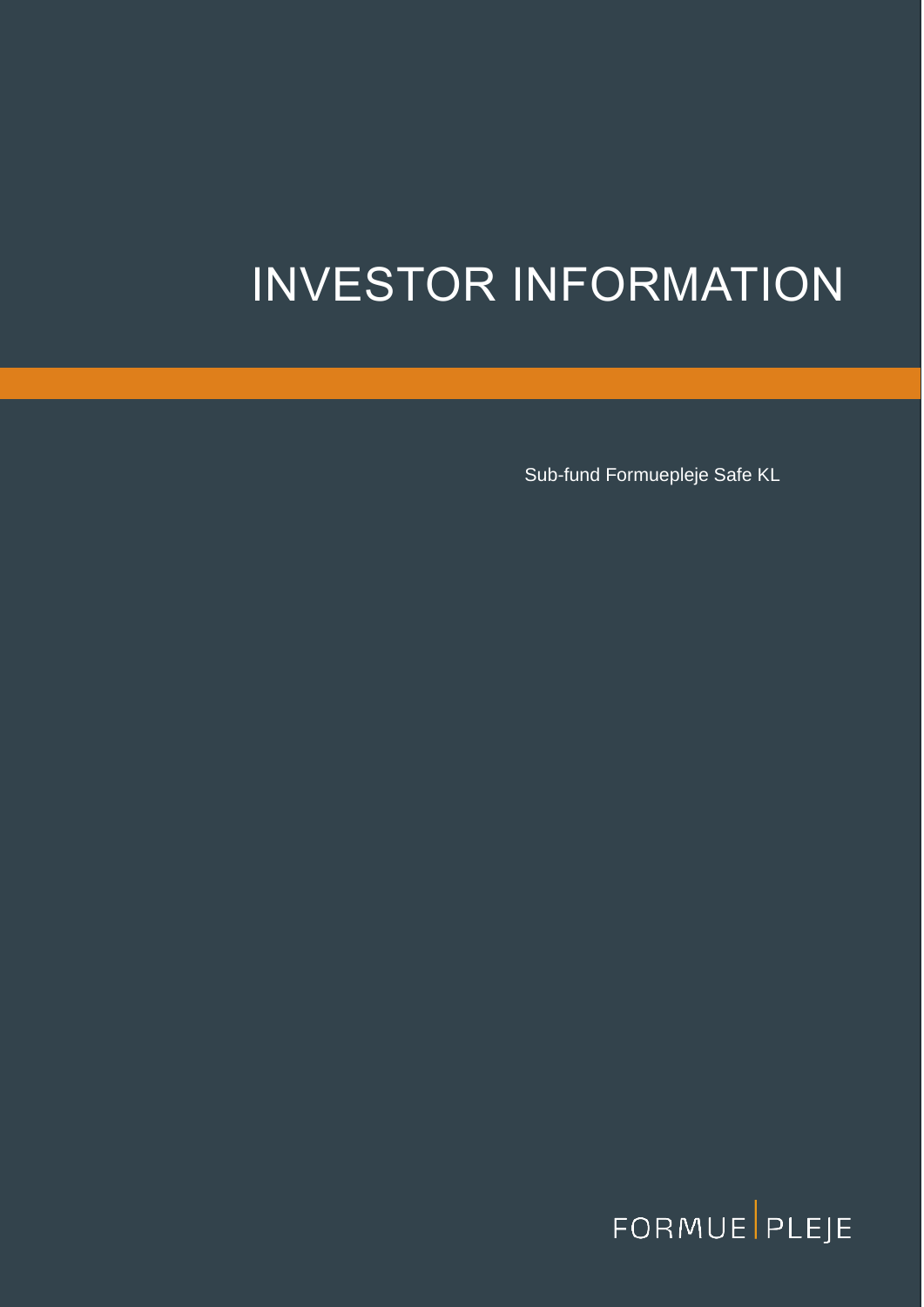# <span id="page-1-0"></span>**Responsibility for Investor Information**

As the Manager of Kapitalforeningen Formuepleje Safe, we hereby declare that, to the best of our knowledge, the details of this Investor Information are correct and contain all material information that section 62 of the Danish "lov om forvaltere af alternative investeringsfonde m.v." (Act on Alternative Investment Fund Managers, etc.) requires to be made available to the Fund's investors.

Investor Information approved and published March 17<sup>th</sup>, 2022

Formuepleje A/S

Søren Astrup Manager

Niels B. Thuesen Board member, CEO Formuepleje Holding A/S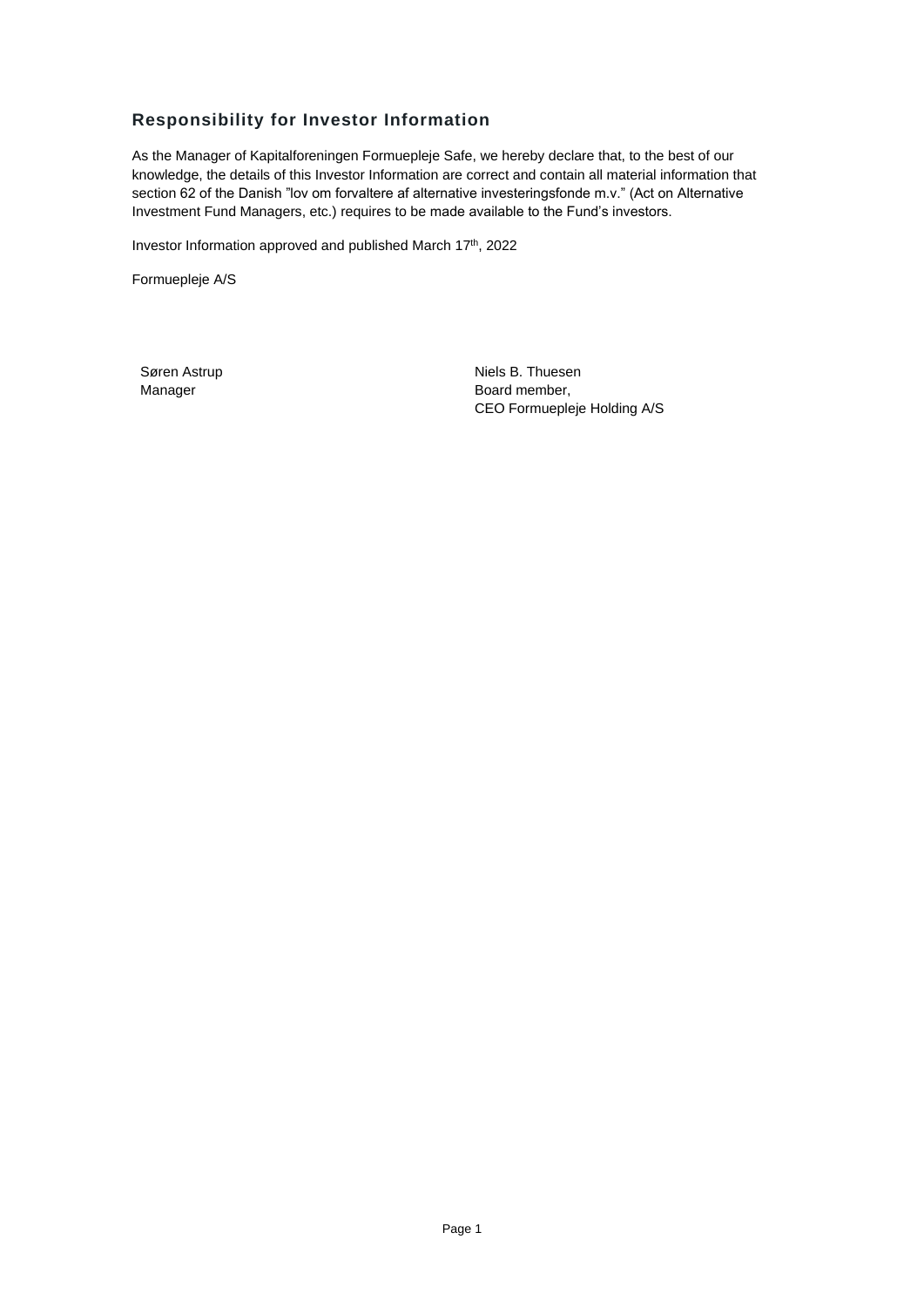# TABLE OF CONTENTS

| Assets 8  |  |
|-----------|--|
|           |  |
|           |  |
|           |  |
|           |  |
|           |  |
|           |  |
|           |  |
|           |  |
|           |  |
|           |  |
|           |  |
|           |  |
|           |  |
|           |  |
|           |  |
|           |  |
|           |  |
|           |  |
| Rights 22 |  |
|           |  |
|           |  |
|           |  |
|           |  |
|           |  |
|           |  |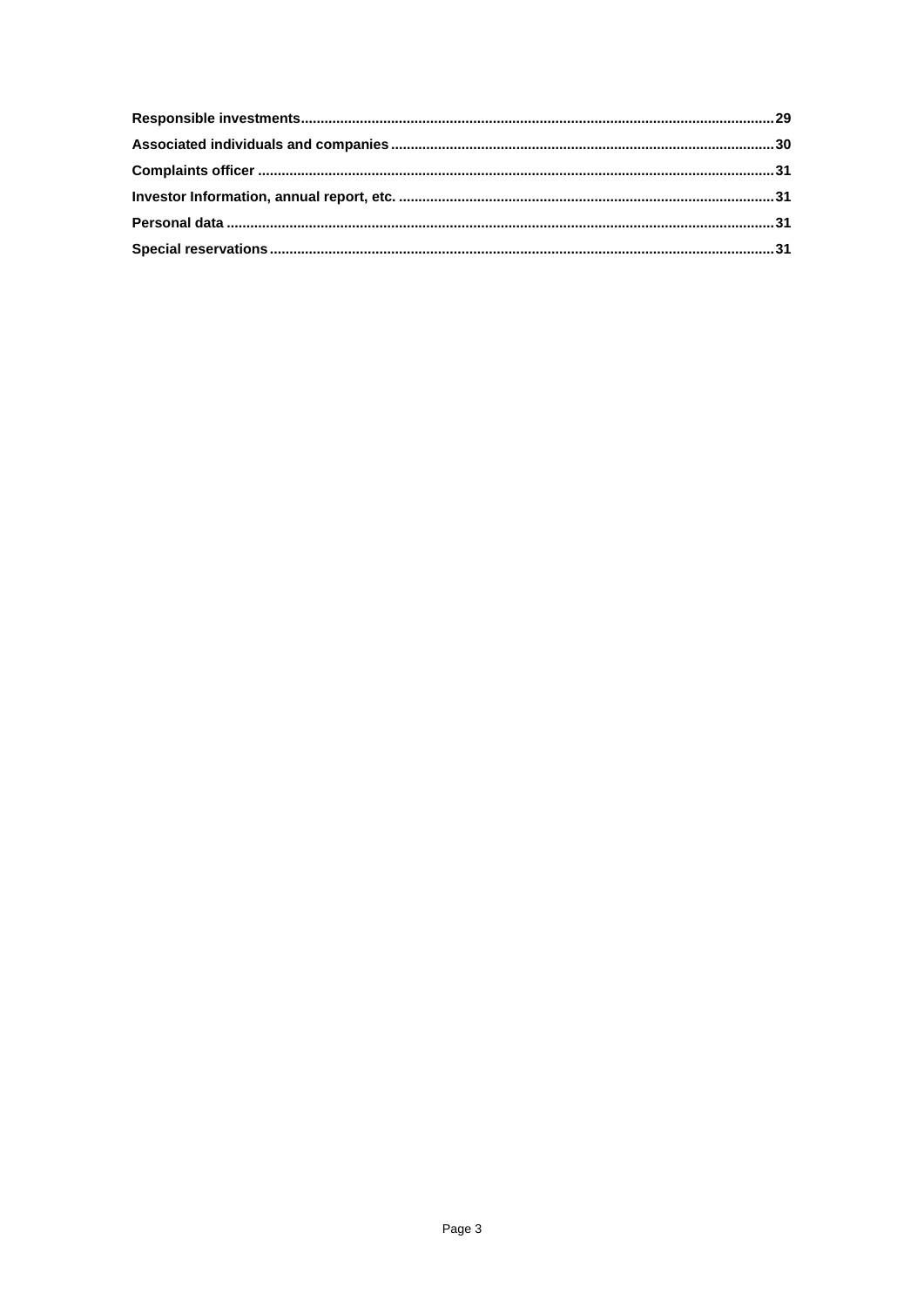# <span id="page-4-0"></span>**INTRODUCTION**

This document, entitled Investor Information, has been prepared by Formuepleje A/S (Manager), which manages Kapitalforeningen Formuepleje Safe (The Fund), in compliance with section 62 of the Danish "lov om forvaltere af alternative investeringsfonde m.v." (Act on Alternative Investment Fund Managers, etc.) (The AIFM Act). This Investor Information has been prepared in Danish and addresses Danish investors, including retail investors. It has been drawn up in compliance with Danish rules on capital associations and divisions authorised for marketing to retail investors as well as European Union legislation for alternative investment fund managers, etc.

The Investor Information is available on the Fund's website.

The Fund meets its general disclosure obligations towards investors by either sending the information to each individual investor, publishing it in the annual report or making the information available on the website.

## <span id="page-4-1"></span>**NAME AND ADDRESS OF THE FUND**

Kapitalforeningen Formuepleje Safe c/o Formuepleje A/S Værkmestergade 25, 8. DK-8000 Aarhus C, Denmark (hereinafter: The Fund)

Website[: www.formuepleje.dk](http://www.formuepleje.dk/)

## <span id="page-4-2"></span>**Registration numbers of the Fund**

Reg. no. with the Danish Financial Supervisory Authority: 24.026 CVR no.: 35 40 14 31

## <span id="page-4-3"></span>**Formation**

On 20 March 2014, the Fund changed its name from Hedgeforeningen Formuepleje Safe to Kapitalforeningen Formuepleje Safe in connection with changing its legal status from that of a hedge fund to a capital association. Hedgeforeningen Formuepleje Safe was originally formed on 10 July 2013.

The Fund comprises the Sub-fund:

Formuepleje Safe KL SE number: 33 49 07 12 ISIN code: DK0060498186 FSA (FT) number: 24.026-1 (hereinafter: Sub-fund)

# <span id="page-4-4"></span>**MANAGER OF THE FUND**

The manager of the Fund is Formuepleje A/S, Værkmestergade 25, 8., DK-8000 Aarhus C, Denmark (hereinafter: the Manager).

The Manager is responsible for portfolio management and risk management in the Fund. In addition, the Manager is responsible for the administration of the Fund, including the Fund's legal and accounting services, investor requests, valuation and pricing, compliance, distribution of dividends, issue/redemption of units, etc., see Schedule 1 to the Danish "lov om forvaltere af alternative investeringsfonde m.v." (Act on Alternative Investment Fund Managers, etc.)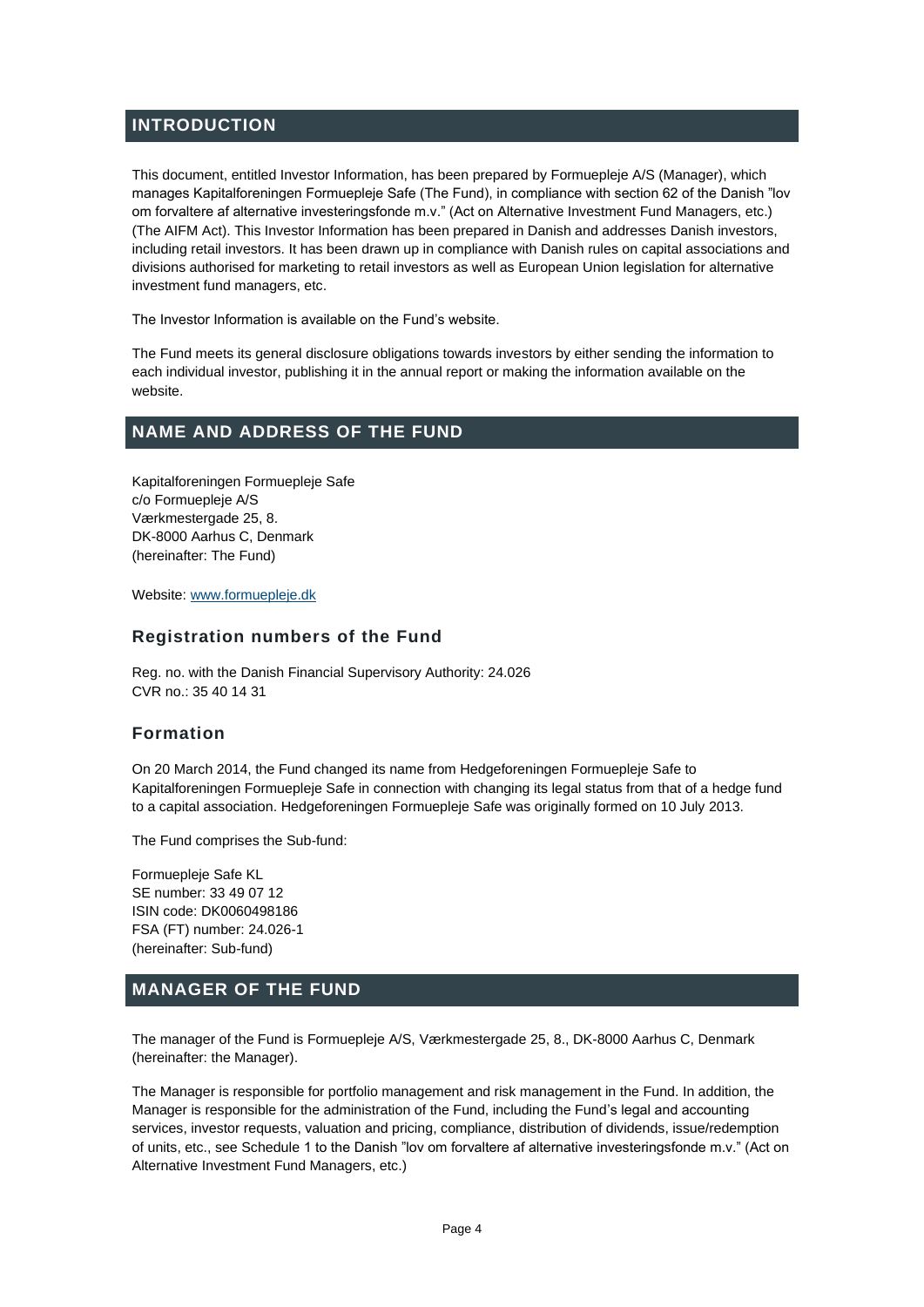Subject to special terms set out in the Danish "lov om forvaltere af alternative investeringsfonde m.v." (Act on Alternative Investment Fund Managers, etc.), the Manager may delegate functions/assignments to third parties under the Manager's responsibility. The Manager's liability towards the Fund and its investors are not affected by the Manager's delegation of assignments to third parties.

The Manager has currently entered into agreements with third parties in the following areas:

• Marketing and arrangement of sales of investment certificates

The manager has entered into an agreement with external financial companies investment advisors regarding distribution of the Fund's shares for, inter alia, to increase accessibility for investors. The Fund does not pay separately for this. No conflicts of interest are deemed to exist in such agreements. The Investor may, at any time, contact the Manager with a request for disclosure of the Manager's distribution partners.

To meet the requirements in section 16, subsection 5 of the AIFM Act, on capital adequacy requirements and insurance, the Manager has taken out a professional liability insurance, however, this does not cover the full assets under management. The Manager has therefore increased the capital base so that it is able to cover any risks of liability as a result of negligence.

# <span id="page-5-0"></span>**CONFLICTS OF INTEREST AND COMMUNITY OF INTEREST**

A manager of alternative investment funds must apply any reasonable organisational and administrative arrangements in the structuring of its business that are able to identify, prevent, manage and monitor conflicts of interest in order to prevent them from harming or adversely affecting the interests of the managed alternative investment funds or their investors.

There is a potential for conflicts of interest to arise between

- the Manager and the Fund/investors in the Fund,
- the Fund and the Manager's other clients,
- the Fund and the Manager's employees,
- the Fund and its investors,
- the Fund's investors.

As a manager and investment adviser, the Manager has a long tradition of building a real community of interest between the Fund's investors and the Manager. Since May 1, 1988, when the first investment fund was launched by the Manager, the community of interest has been a prioritised focus area, which is reflected in, among other things:

- 1. The fee model
- 2. Owners and management invest in the same solutions as the Fund's investors
- 3. Independence of trade interests
- 4. Transparency

The Fund's fee model is described in the section "Investment advisor". The Fund's fee to the Manager must support that the Fund has an absolute return target of a long-term, high return. This is reflected in the fact that the Fund must pay the Manager less if the return is low and more if the return is high. A High-Water Mark (HWM) model is also used, which means that the Manager's fee is reduced until the price exceeds HWM again.

Since its founding in 1986, Formuepleje has had a tradition of both owners and management as well as the majority of employees investing in the same solutions as customers, and thus in the funds for which Formuepleje is the manager and advisor. And on the same terms offered to the Funds' investors, of course. This was further formalised in 2021, where all owners of the parent company in the Formuepleje Group, FP Kapital A/S, were required to have a significant investment in Funds managed by the Manager.

The Manager has also minimised the risk of conflicts of interest of the Fund by not receiving earnings from trading in securities, including brokerage, surcharges on the price of securities and/or exchange rates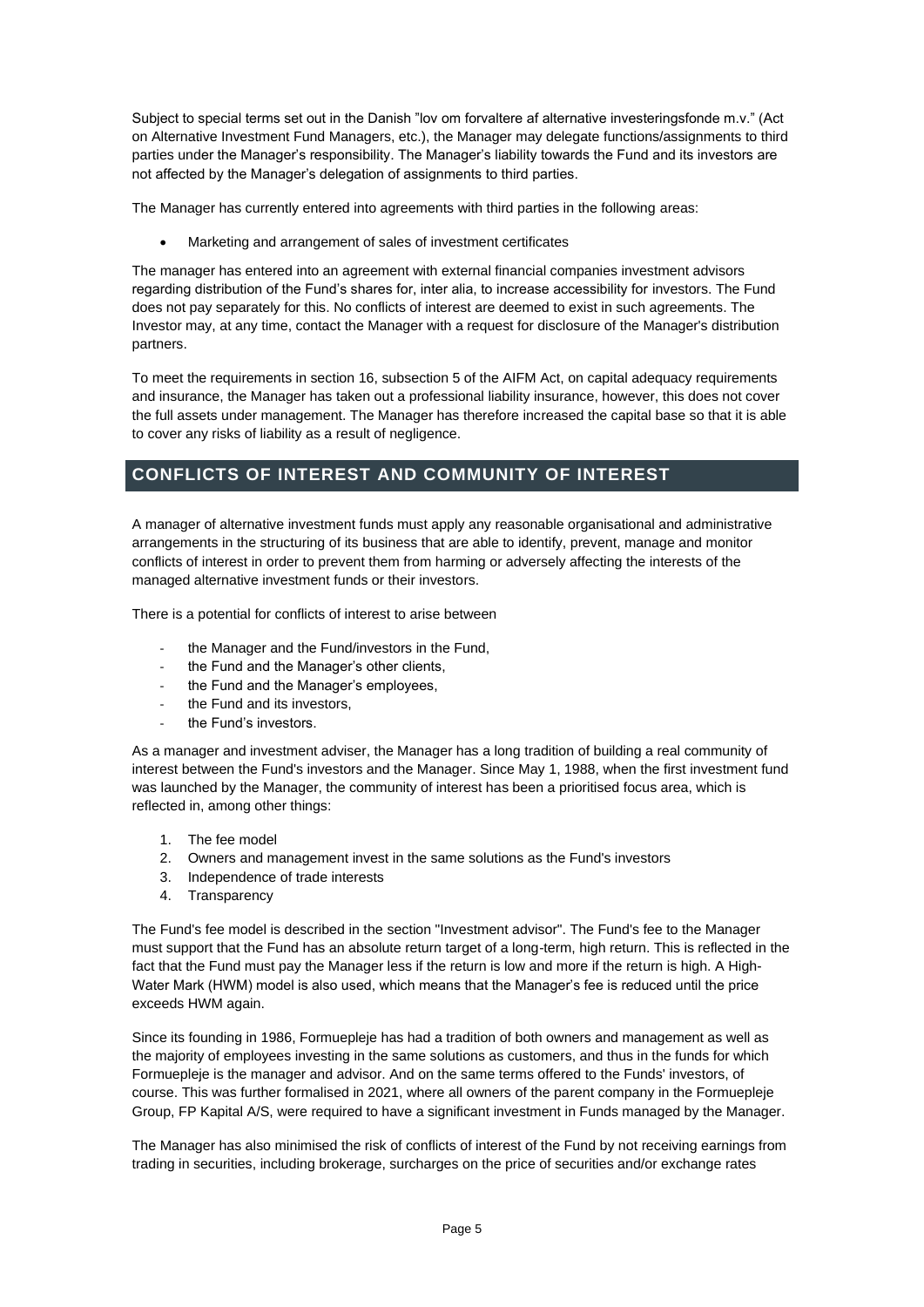and/or financial contracts and/or settlement costs etc. Therefore, securities etc. are not traded through related parties either.

The Manager has a tradition of presenting all costs incurred by the Fund as well as the return for managed Funds, including Funds with balanced investment solutions. Furthermore, the Manager exercises the utmost care to avoid other potential conflicts of interest and has, among other things, established business procedures and policies designed as far as possible to minimise, prevent and manage potential conflicts of interest. The Manager's interests policy can be found a[t www.formuepleje.dk.](http://www.formuepleje.dk/)

# <span id="page-6-0"></span>**OBJECT**

The Fund aims to create a high, long-term return for the Fund's investors. The Fund's return must be achieved at a loss risk which, over a period of 2 years, results in the same or lower loss risk as an un-geared balanced index portfolio in the "Medium Risk" risk category, which is the investor's risk alternative

The Fund will typically use gearing to achieve a higher long-term return at the same loss risk as for the ungeared balanced index portfolio. As a result, the Fund's proportions of shares and bonds may be higher than for the non-geared index portfolio in the "Medium Risk" risk category. This is illustrated in the chart below, which shows how balanced portfolios traditionally invest by investing in an ungeared combination of shares and bonds (the curved line). The Fund invests in a low-risk portfolio (Optimum), which is geared to a loss risk level corresponding to Medium Risk for an un-geared index portfolio.



#### Source: Formuepleje A/S

Note: The figure shows, in a simplified manner, five of the Funds that the Manager offers – and four have a higher expected return at the same loss risk over 2 years as an un-geared, balanced portfolio. The Fund is categorised as Medium Risk.

As can be seen, a higher return is to be expected for the Fund compared with the return for the un-geared balanced index portfolio for Medium Risk.

The Fund's assets and liabilities are also actively managed – and it will be possible to purchase additional financial instruments on an ongoing basis to hedge the Fund's market risk. Therefore, the Fund must be expected to deliver higher returns after accounting for all costs.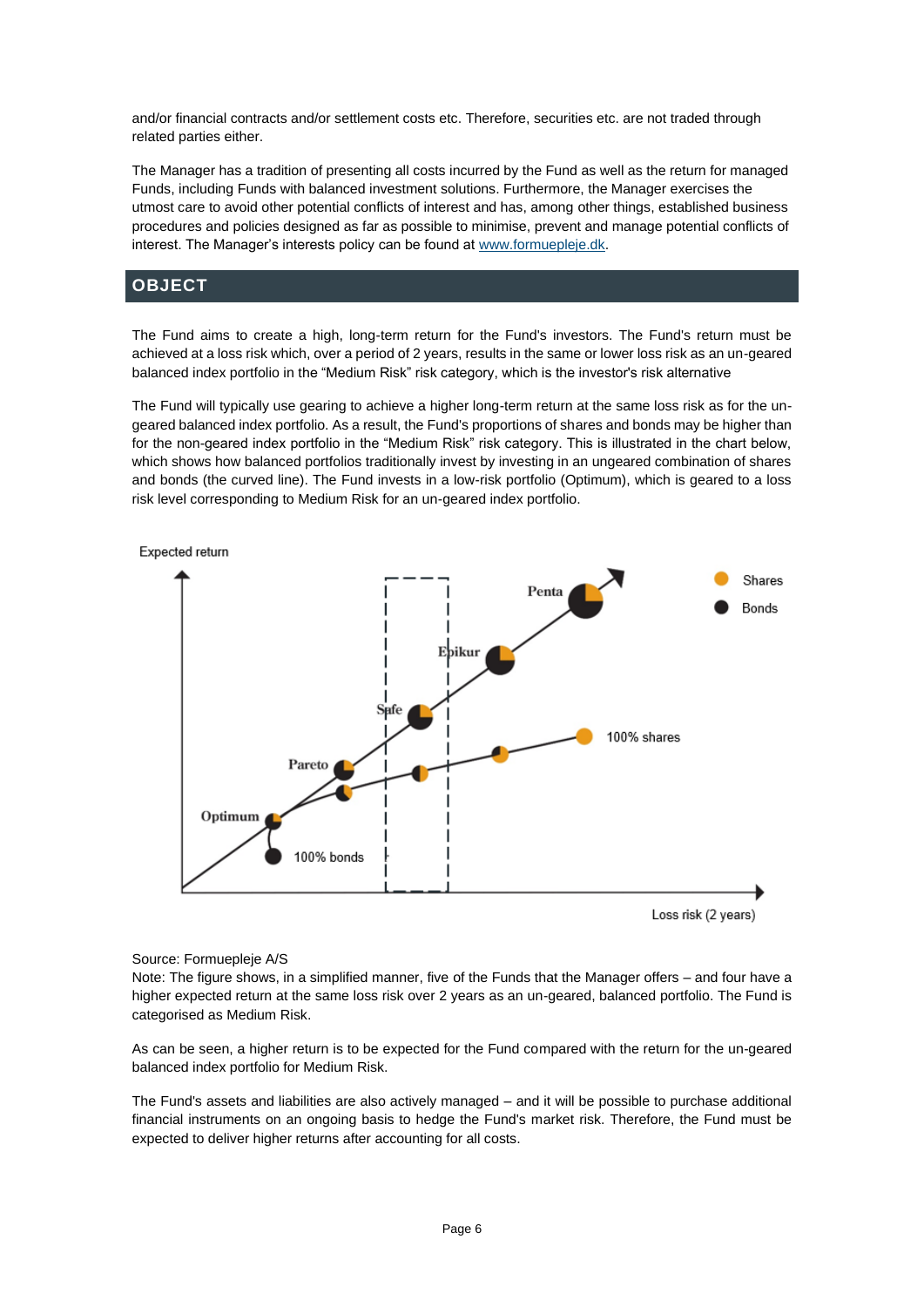An un-geared balanced index portfolio in the risk category "Medium Risk" is defined as a portfolio consisting of: 50% global shares, 20% corporate bonds, and 30% Danish bonds.

The Fund's return and risk profile thus differs significantly from the un-geared, balanced index portfolio.

The Fund's purpose in terms of return properties and risk of loss is found below:

#### **Return:**

- The primary goal is to deliver a high long-term return that exceeds a hurdle rate of 5% p.a. after all costs.
- In the long term, a higher return for the Fund than the investor's risk alternative is to be expected, which is a secondary objective.

#### **Loss risk (risk profile in the event of large drops in share prices)**:

- Better asset preservation is to be expected than for the investor's risk alternative although for periods of 2 years or longer after the negative event that caused the share price to decline.
- Over shorter periods of up to 2 years, less asset preservation can be expected than would have been achieved with the investor's risk alternative.

It is noted that the investors' risk alternative to Medium Risk (referred to as the loss risk index) is defined as an un-geared balanced index portfolio composed of:

- 50% global shares
- 20% corporate bonds
- 30% Danish bonds

This provides an expected long-term return without costs for the un-geared, balanced index portfolio of 3.72% p.a., if the long-term return expectations applicable as of 1 January 2022 from the Council for Return Expectations (RFA) are applied. RFA's return expectations are used by i.a. life insurance companies and pension funds to calculate the expected pension for their customers.

The Fund's long-term hurdle rate of 5% p.a. after all costs has deliberately been set somewhat higher than the expected long-term return for the investors' risk alternative (the un-geared index portfolio). The reason for this is that active management is used combined with gearing in the Fund.

The hurdle rate is also determined on the basis of what long-term return might be expected from a similar investment in the market with the same asset allocation, including gearing, as the Fund's expected average asset allocation (without costs) – and then rounded up to reflect that the Fund also conducts active management. This is explained in more detail in the section on the Fund's fees to the Manager.

If the long-term expected returns from RFA change significantly, the Fund's hurdle rate may change. A review of the Fund's hurdle rate is made once a year in connection with the assessment of the agreement basis with the Manager.

The Fund may invest in liquid securities and financial contracts, including shares, bonds, financial instruments and currency, as well as other financial instruments covered by Annex 2 to the Danish Act on Investment Firms and Investment Services and Activities (FIA). In addition, investments can be made in other funds that meet the same criteria for securities and financial contracts.

## <span id="page-7-0"></span>**INVESTORS**

Investors in the Fund shall be any owner of one or more shares of the Fund's assets.

The legal consequences of investing in the Fund generally correspond to those of any other investment in securities. Upon registration of the unit certificates, the investor becomes the owner of the proportionate share of the Fund that the investment equals.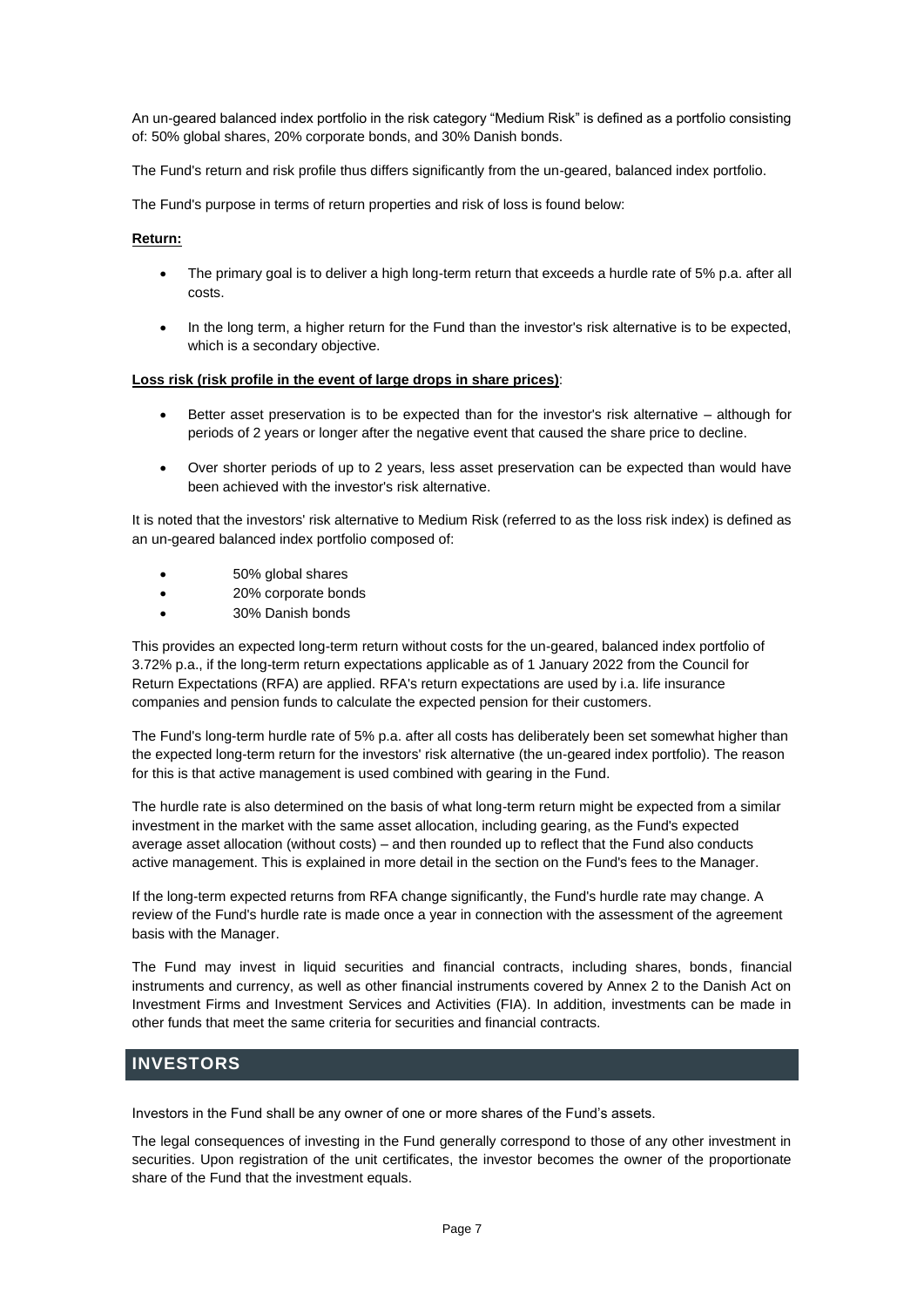All investors in the Fund enjoy the same rights with respect to issues concerning all investors in the Fund.

The investors shall only be liable to the extent of their contributed capital and shall not otherwise be liable for the liabilities of the Fund.

All investors in the Fund will receive the same treatment with respect to issues concerning the Fund, and all investors in a Sub-fund will receive the same treatment with respect to issues concerning the Sub-fund. No investors have been granted any special rights that have not been disclosed in this document. The Manager exercises the greatest possible care in order to treat the investors of the Fund fair. Any issues concerning investments in the Fund are subject to Danish law and venue.

With respect to certificate-issuing Sub-funds, the legal act of perfection to be observed to ensure execution and recognition in Denmark is registration with VP Securities A/S.

## <span id="page-8-0"></span>**ARTICLES OF ASSOCIATION AND ANNUAL REPORTS**

The Fund's financial year is the calendar year. For each financial year, the Board of Directors of the Fund shall prepare an annual report in accordance with the provisions of the legislation applying to Danish UCITS, consisting, as a minimum, of the management's review, statement by the management for the Fund and financial statements for each Sub-fund consisting of balance sheet, income statement and notes, including a presentation of the accounting policies.

The annual report is audited by at least one state-authorised public accountant elected by the general meeting.

The Fund shall prepare a semiannual report for each Sub-fund consisting of an income statement for the period 1 January to 30 June and a balance sheet as at 30 June.

The most recent audited annual report can be obtained from the Fund's website as well as from the Fund's Manager on request. In addition, annual reports will be sent directly to investors registered by name making a request to this effect. Annual reports are also published via Nasdaq Copenhagen A/S.

The Sub-fund's assets are subject to management and keeping of accounts, and an annual report is prepared for the Sub-fund.

## <span id="page-8-1"></span>**Financial calendar**

Expected publication dates of the semiannual and annual report, as well as the date of the general meeting.

| March 17th, 2022               | Annual Report 2021            |
|--------------------------------|-------------------------------|
| April 29 <sup>th</sup> , 2022  | Ordinary general meeting      |
| August 31 <sup>st</sup> , 2022 | Semiannual report for H1 2022 |

The exact dates are set out in the financial calendar published via stock exchange announcement.

#### <span id="page-8-2"></span>**Assets**

As of December 31, 2022, the Fund's total assets amounted to: DKK 8.5 billion.

#### <span id="page-8-3"></span>**Sub-funds**

The Sub-funds of the Fund are separate entities in relation to liability. The Fund has only one Sub-fund, which is dealt with in the following section of the Investor Information.

## <span id="page-8-4"></span>**FORMUEPLEJE SAFE KL**

## <span id="page-8-5"></span>**Investor profile/The typical investor in the Sub-fund**

The Sub-fund is aimed at the general public, although primarily at investors who have experience with and insight into securities trading, and who can accept investment in a portfolio of shares and bonds that use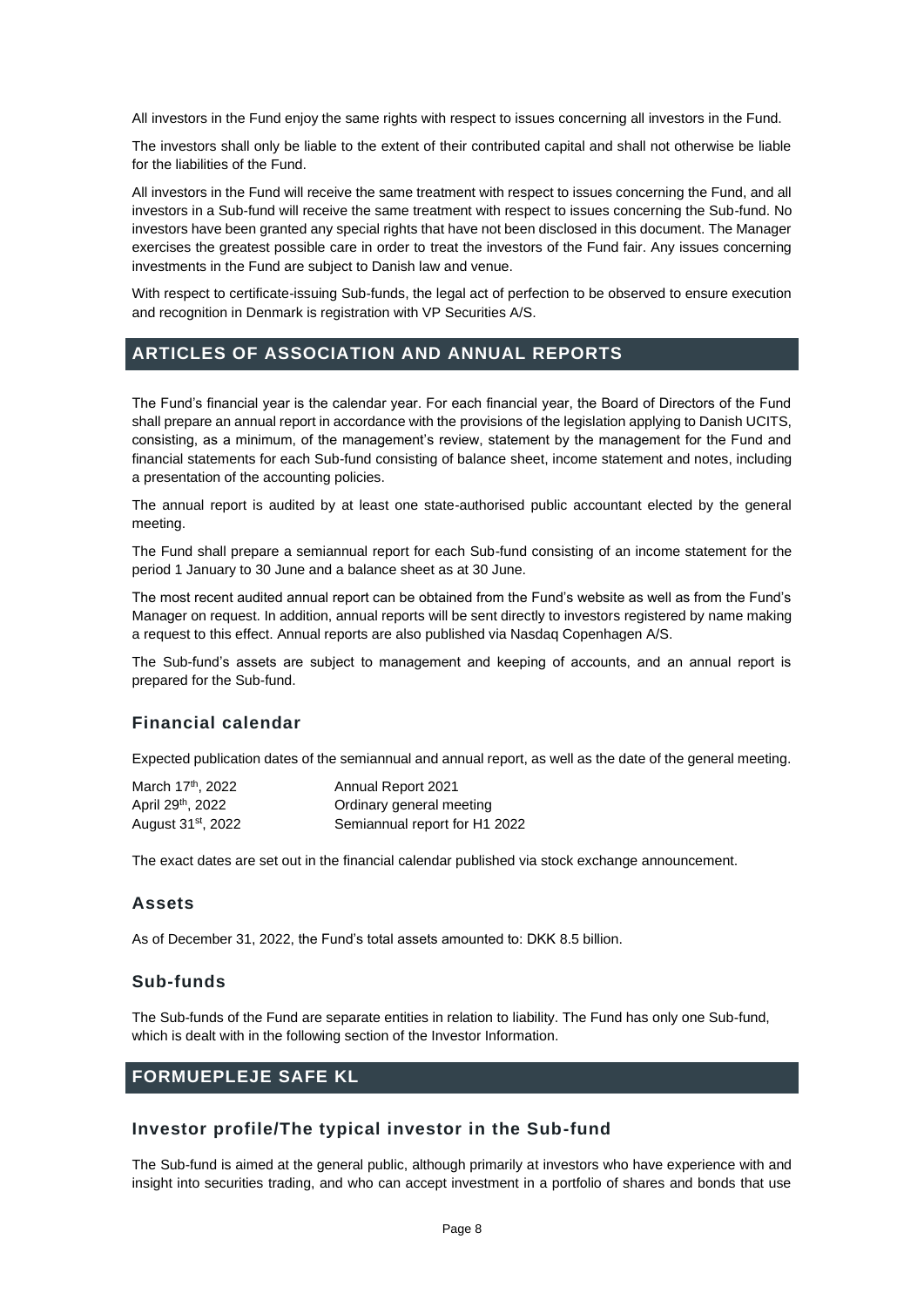gearing – albeit with a loss risk corresponding to the "Medium Risk" risk category for an un-geared balanced index portfolio (see description under "PURPOSE"). Other investors should only invest based on concrete advice.

Despite the fact that the Sub-fund's loss risk is comparable to an un-geared balanced index portfolio of shares and bonds in the "Medium Risk" category, the Sub-fund is a complex financial product. Investment in the sub-fund is therefore not appropriate or suitable for all investors. The Sub-fund is suitable for investors who either possess the requisite expertise prior to investment or have obtained specific advice based on their own situation.

Prior to investment, investors in the Sub-fund should seek advice on this, including to ascertain whether the investor is suitable and whether the investment is suitable for the investor.

The loss risk in the sub-fund is expected to differ from the investor's alternative investment to the same loss risk, cf. the elaboration under "PURPOSE":

The Sub-fund's loss risk places it in the Medium Risk profile for an un-geared, balanced index portfolio in the event of large and persistent share price drops, as the loss risk is expected to be lower over periods exceeding 2 years, and higher over shorter periods. Over time periods exceeding 2 years, the return for the Sub-fund must be expected to be higher compared with the un-geared, balanced index portfolio. In the short term, year-on-year returns may differ greatly from returns from an un-geared, balanced index portfolio.

The Sub-fund caters to long-term investors who typically have a savings horizon of over 4 years. The subfund may be suitable as an integral part of a long-term investor's total investments.

The Sub-fund is best suited for investment forms that do not entail disadvantages for mark to market taxation, see the section on tax and duty rules. Investment in the Sub-fund must, however, be seen in relation to the investor's other investments and specific tax situation, which is why specific advice on this is recommended.

## *Taxation of the Sub-fund*

The Fund's Sub-fund is cumulative and comprised by the section 3(1), no. 19, of the Danish Corporation Tax Act.

## *Taxation of investors*

The following is a general description of the Danish tax rules that are expected to apply. Investors who are subject to special rules or use the unit certificates for business purposes are not comprised by the description. Further information on the tax rules may, to a limited extent, be obtained from the Manager. For more detailed and individual information, investors should consult their own advisors.

## *Investors domiciled in Denmark*

When investing in the Sub-fund, taxation follows a mark to market principle. This means that an investor is taxed by the difference between the market value of the unit at the start of the income year and its market value at the end of the income year. If the units are acquired during the investor's income year, the difference taxed is that between the acquisition price and the closing value. If the unit is sold during the investor's income year, the difference taxed is that between the opening value and the sales price.

When investing for free funds, the gain is taxed as capital income while losses are deducted as capital income. For companies, both gains and losses are included in the corporate income subject to taxation.

Investment in the Sub-fund may take place under the Danish Business Tax Scheme. Gains and losses are included the company income.

When investing pension funds, the taxation follows the rules in the Danish Pension Yield Tax Act.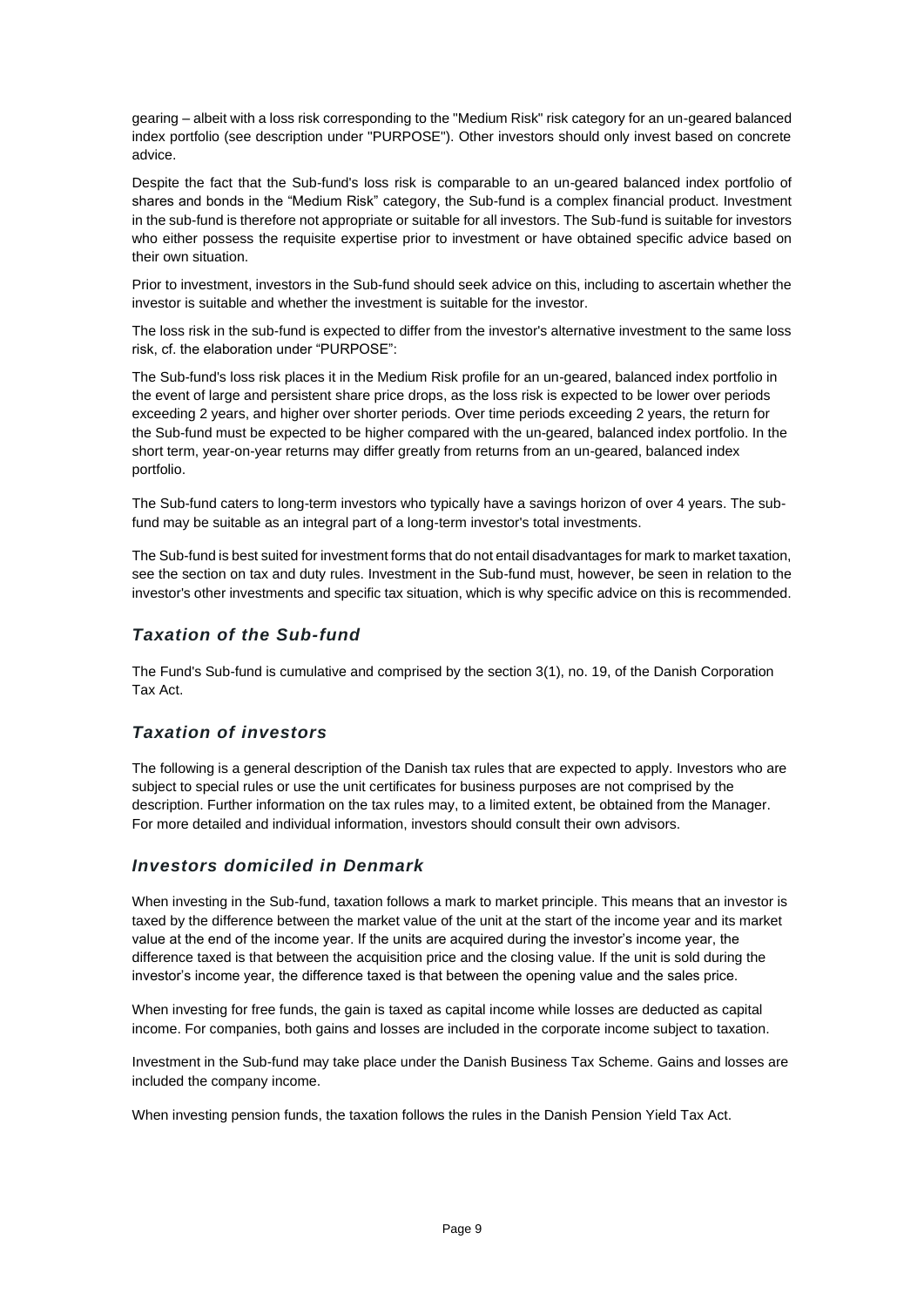## *Investors not domiciled in Denmark*

Investors who are not domiciled in Denmark are subject to taxation in accordance with the rules in the country in which they reside/are registered for taxation.

Such investors are not subject to taxation on gains or losses on the unit in Denmark. Furthermore, the investor is not subject to Danish dividend taxation, as the sub-fund is cumulative and does not pay dividends.

## <span id="page-10-0"></span>**Investment policy, strategy and investment area**

The Sub-fund invests on the basis of a principle of absolute return targets so that the objective of a high long-term return can be achieved.

The fund has no benchmark.

The Sub-fund has a long-term goal of a return that exceeds the hurdle rate of 5% p.a. after all costs.

This long-term return target must be seen in the context of investors' un-geared, balanced alternative at the same loss risk, namely:

- 50% world share index
- 20% corporate bond (Global High Yield)
- 30% Danish bonds (mortgage-credit and government bonds)

In terms of risk, the above un-geared balanced index portfolio can be compared with the Sub-fund in terms of risk and is expected to have less wealth retention for periods beyond 2 years in the event of large and persistent share price drops in the market.

If the RFA's long-term return expectations are applied to the above un-geared balanced index portfolio, a return of approximately 3.72% p.a. before costs is achieved. The Sub-fund's hurdle rate of 5% p.a after costs is thus determined on the basis of these return expectations. Read more about this in the section on the Fund's fee to the Manager.

The Sub-fund's investment policy and risk profile are set out in the Fund's articles of association, which are available on the Fund's website. Any amendments to the articles of association must be decided at the Fund's general meeting in accordance with the provisions of the articles of association to this effect.

Within the articles of association, the Manager may establish a more detailed framework, as set out in this Investor Information.

The Sub-fund may use a fund of funds strategy.

The Sub-fund primary investments are in shares and bonds. The investments can both be directly in shares and bonds, but also indirect though units in UCITS, capital associations, AIF securities funds, other alternative investment funds and foreign (non-Danish) UCITS. The Sub-fund may also invest in other financial instruments that are settled in cash and admitted to trading on a regulated market (e.g. Exchange Traded Funds), investment companies and structured products covered by FIA Appendix 2.

The allocation takes place among asset classes on the basis of the theory of optimal portfolios. This means that the Sub-fund uses statistical and theoretical reasoning to put together a portfolio, aiming to optimise the relationship between expected return and risk. The optimised portfolio can then be leveraged, or investment can be made in associations whose portfolios are leveraged, whereby the Sub-fund, seeks to increase the expected return. The strategy aims for the return/risk profile to be different from that of traditional fund sub-funds that invest in bonds and shares, but do not use gearing. Approximately However, 2 years after a negative event that causes share prices to drop significantly and persistently, the loss risk profile is comparable to a balanced, un-geared index portfolio (cf. above). For periods of less than 2 years, the risk of loss may be greater. When the period exceeds 2 years, the investment in the Sub-fund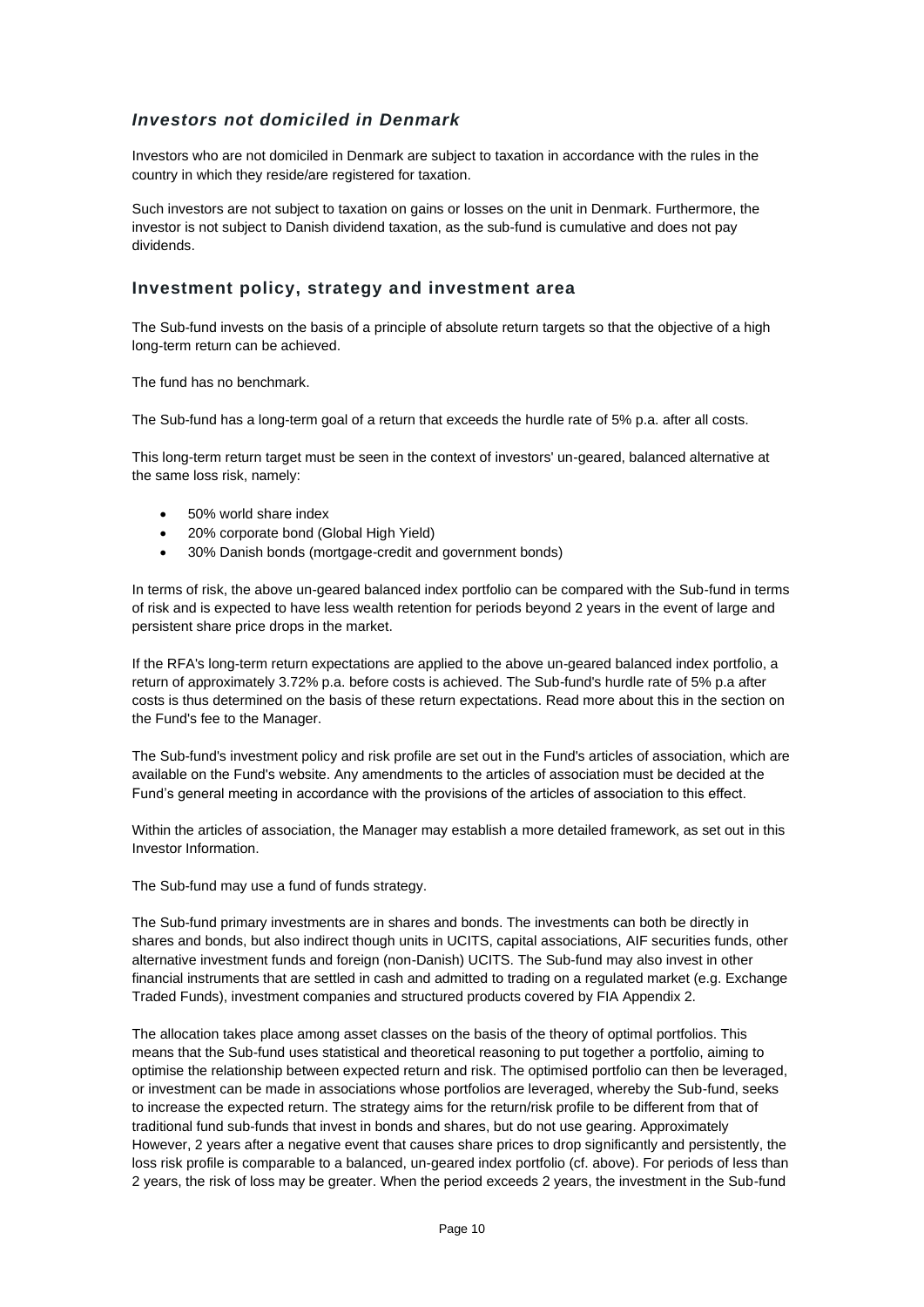is expected to be more asset-preserving than the investor's un-geared alternative at the same loss risk, cf. above.

An expectation of greater long-term asset preservation and a higher return at the expense of short-term higher risk of loss is thus characteristic of the Sub-fund.

In the Sub-fund, hedging instruments may be used to reduce the risk. During certain periods, both equity and bond risk can be reduced considerably and even completely eliminated, cf. elaboration on investment restrictions.

The Sub-fund may, as part of the investment strategy and in connection with managing the portfolio, make use of derivatives with a view to hedging, optimising the Sub-fund's return and risk profile, hedging currency risks or leveraging assets. The Sub-fund has the option of reusing pledged collateral or any other guarantee provided under the agreement that enables leverage. The Sub-fund may use the derivatives admitted to trading on a regulated market or OTC. Up to 10% of the Sub-fund's assets may be invested in other securities.

The Sub-fund may deposit funds in a credit institution and carry out lending of securities.

## <span id="page-11-0"></span>**Securities Financing Transactions**

The Sub-fund may enter into securities financing transactions as part of the general portfolio management. Securities financing transactions could be one of the following:

- Securities lending and deposits
- Repo business,
- Buy-and-sell-back,
- Margin loans

If the Sub-fund engages in other securities financing transactions, the Investor Information will be updated with the relevant and necessary information regarding this.

## *Securities lending*

Currently, securities lending is used by the Sub-fund as a method of borrowing. There is no maximum limit on the proportion of assets that can be lent.

On behalf of the Fund, the manager has entered into an agreement with Nordea Denmark, a subsidiary of Nordea Bank Plc, Finland (hereinafter referred to as 'Nordea Denmark') on lending securities.

Securities lending is used to increase the liquidity of the Fund. This is achieved by the Fund lending securities to Nordea Danmark, which in return provides cash as collateral. This corresponds, in practice, to taking out a cash loan.

Securities lending may be discontinued at short notice, after which loans and collateral are stated at market value.

Securities lending will not take place within time periods where the companies pay out dividends. The time period defined as five days prior to and five days after the dividend date.

## *Risk of securities lending*

Securities lending entails a counterparty risk, though this is significantly reduced through the terms of the lending agreement, including the requirement for collateral.

If the counterparty defaults or is unable to return the securities lent, there is a risk that the value of the collateral will be less than the value of the securities lent, which may adversely affect returns.

This risk is very low, as the collateral consists of cash.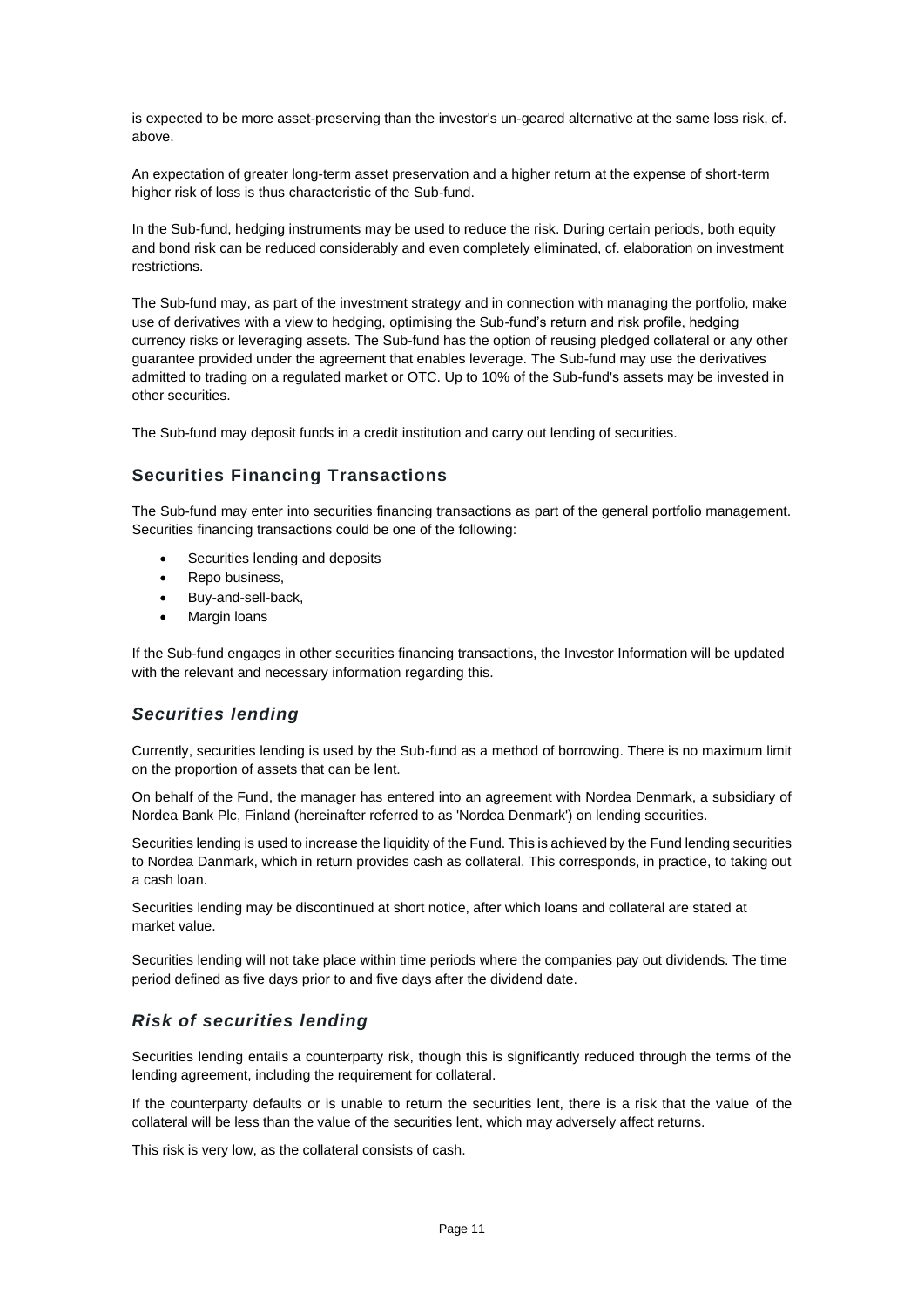# <span id="page-12-0"></span>**Risk policy**

The asset mix, gearing and general market fluctuations will affect the risk in the Sub-fund and are therefore covered by the Sub-fund's risk policy. The risk of losses in the Sub-fund can be expected to be below the historically registered level for equities.

Although the Sub-fund is expected to provide an attractive, positive return in the long term, investing in the Sub-fund entails a risk of loss – especially in the shorter term. The investor must be aware that an investment in the Sub-fund is in no way to be considered on a par with a deposit in a bank or the similar.

Investment in the Sub-fund should only take place after prior specific advice, including information on the risks associated with the investment.

The Sub-fund's risk profile is sought maintained by investment in a portfolio of securities so as to comply with the risk framework set out in the articles of association and this Investor Information. The Manager monitors the exploitation of this framework continuously.

The Sub-fund's placement on a risk scale from 1-7 appears in the Key Investor information document, which can be found on www.formuepleje.dk

The risk factors involved in investment are described in the section below.

## <span id="page-12-1"></span>**Risk factors**

The following is an outline of a number of characteristics and risk factors entailed by investment in the comprised financial instruments and possessed by the applied investment techniques. These characteristics and risk factors can affect the price development to a varying degree and thus also the risk of losses. The stated risk factors are not considered an exhaustive list of potential risks.

#### Gearing risk

The Fund may leverage the balance sheet through derivatives or by borrowing several times more than the Fund's assets or by investing in associations whose portfolios are leveraged. There may consequently be a risk that the Sub-fund goes bankrupt and that the investor thus loses his entire investment in the Subfund.

#### Investment advisor risk

The investment strategy is based on an active investment philosophy, where historical model calculations have been used combined with expectations for the future. There is no guarantee that these calculations or the assessments will result in a positive return in the future.

#### Risk related to financing situation

Any changes to the Sub-fund's conditions for obtaining finance may result in rising financing costs or restriction of financing, which means that certain profitable investments may be avoided to the detriment of the return development in the Sub-fund.

#### Conversion risk

As the Sub-fund may invest in convertible mortgage bonds, there may be a risk that the redemptions become larger than expected, which may result in losses for the Sub-fund.

#### Risk related to changes in convexity, volatility and interest-rate curve

Convexity, higher volatility in the market and changes to the interest-rate curve profile may adversely affect the price of the mortgage credit bonds in which the Sub-fund has invested. If the developments deviate from the expectations, the Sub-fund may suffer a loss.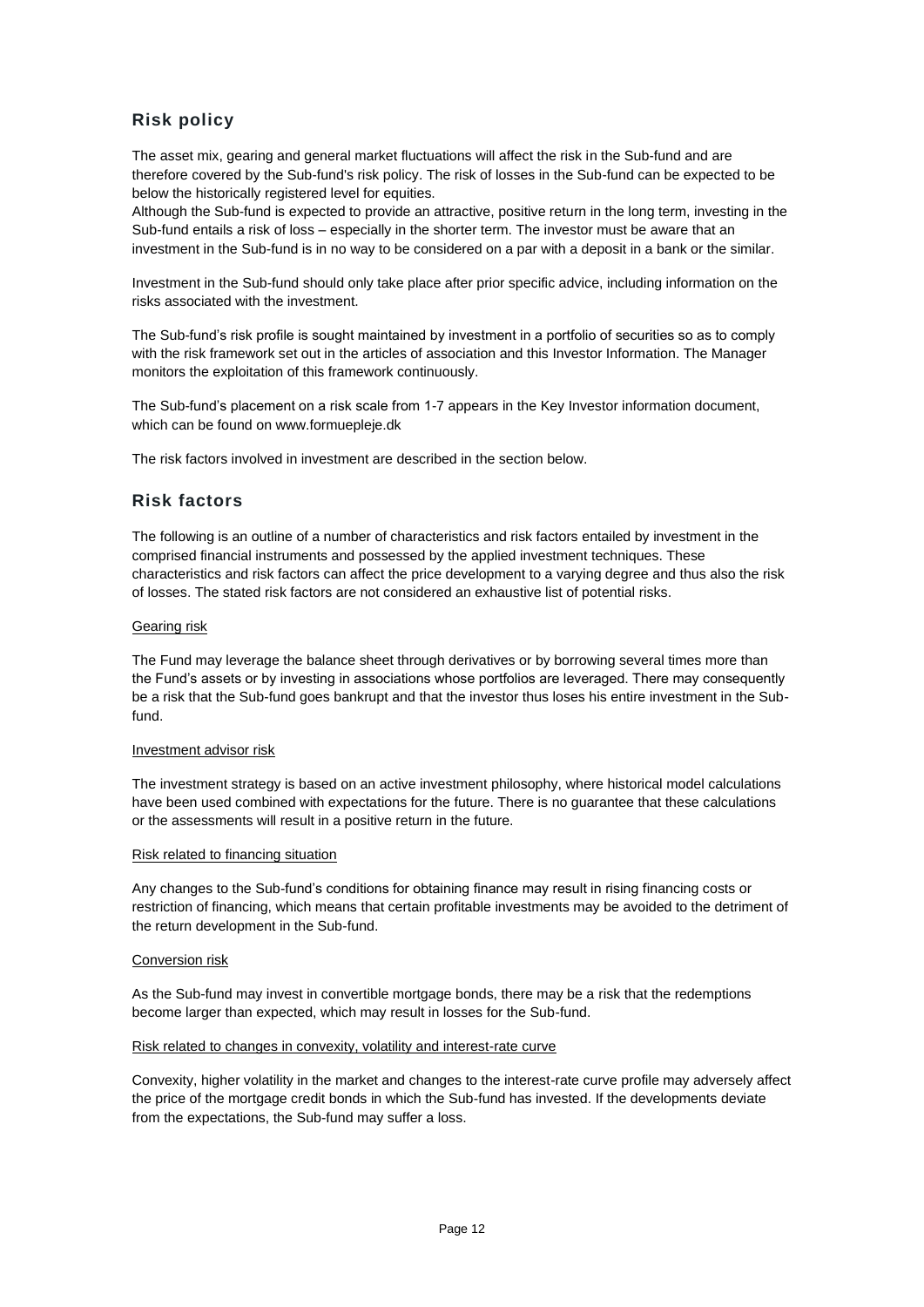#### Risk related to yield spread

The Sub-fund may make investments with an attempt to exploit the development in the yield spread between two interest rates (e.g. the yield on mortgage-credit bonds and swaps). If the yield spread develops counter to expectations, this will entail a risk of losses.

#### Option-adjusted Spread

Increased uncertainty about conversion rates as a result of among others volatility in the interest rate levels, may have a negative effect on the price for the mortgage bonds in which the Sub-fund has invested.

#### Market risk

The Sub-fund engages in investments on the global securities markets. Increasing market volatility may adversely affect the prices of the securities in which the Sub-fund has invested. If the developments deviate from the expectations, the Sub-fund may suffer a loss.

#### Stock market risk

Price movements in the stock markets can sometimes fluctuate dramatically, and stock prices may fall a lot and quickly. Stock markets may be exposed to unique political or regulatory conditions that may affect the value of the sub-fund's investments. Moreover, market, sectoral, national, regional or general economic conditions could affect the value of the sub-fund's investment, both positively and negatively.

#### Interest rate risk and bond market risk

A sub-fund that invests in bond markets will be exposed to the risk of fluctuating interest rates. Interest rates are affected by both national and international macroeconomic factors, such as state of the market, fiscal and monetary policy and inflation expectations. When the interest rate level rises, the price of bonds falls, so the value of a sub-fund's investments decreases. Interest rate risk can be described by the term duration which, amongst other things, is an expression of the price risk on the bonds that the sub-fund invests in. The lower the duration, the more stable the bond prices are if interest rates change.

#### Event risk

In exceptional situations, such as the global credit crisis in autumn 1998, terrorist attacks in the US in September 2001 and the financial crisis of 2008–2009, as well as disease outbreaks, such as SARS in 2003 and COVID-19 in 2019–2020, financial markets are gripped by collective panic when investor risk aversion increases dramatically. In these situations, the market's normal price development pattern is often superseded by a market regime with significant price increases on liquid government bonds from countries with high credit ratings and massive price declines and sharp rising price variation on riskier asset classes, including credit bonds issued by companies with high credit risk and government bonds issued or guaranteed by states with high credit risk. In these situations, the prices of the riskier bond issues tend to co-exist with conflicting, less risky government bonds.

#### Liquidity risk

Under normal circumstances, the market for many securities in different asset classes is regarded as liquid. Any changes in the market may result in a greater difference in rates between buying and selling rates and/or reduced liquidity of the Sub-fund's investments.

#### Liquidity risk on bonds

In some situations, it may be difficult to sell bonds at their real value. The reason for this may be that there is no interest in the bonds in the given situation. The lack of interest is typically due to the fact that it is a small bond series that is rarely traded, or extreme market situations where many investors want to sell the same type of bonds at the same time. This may be either directly on the market or through a fund that acts in the market on behalf of investors. In these situations, the difference between buying and selling prices will be great.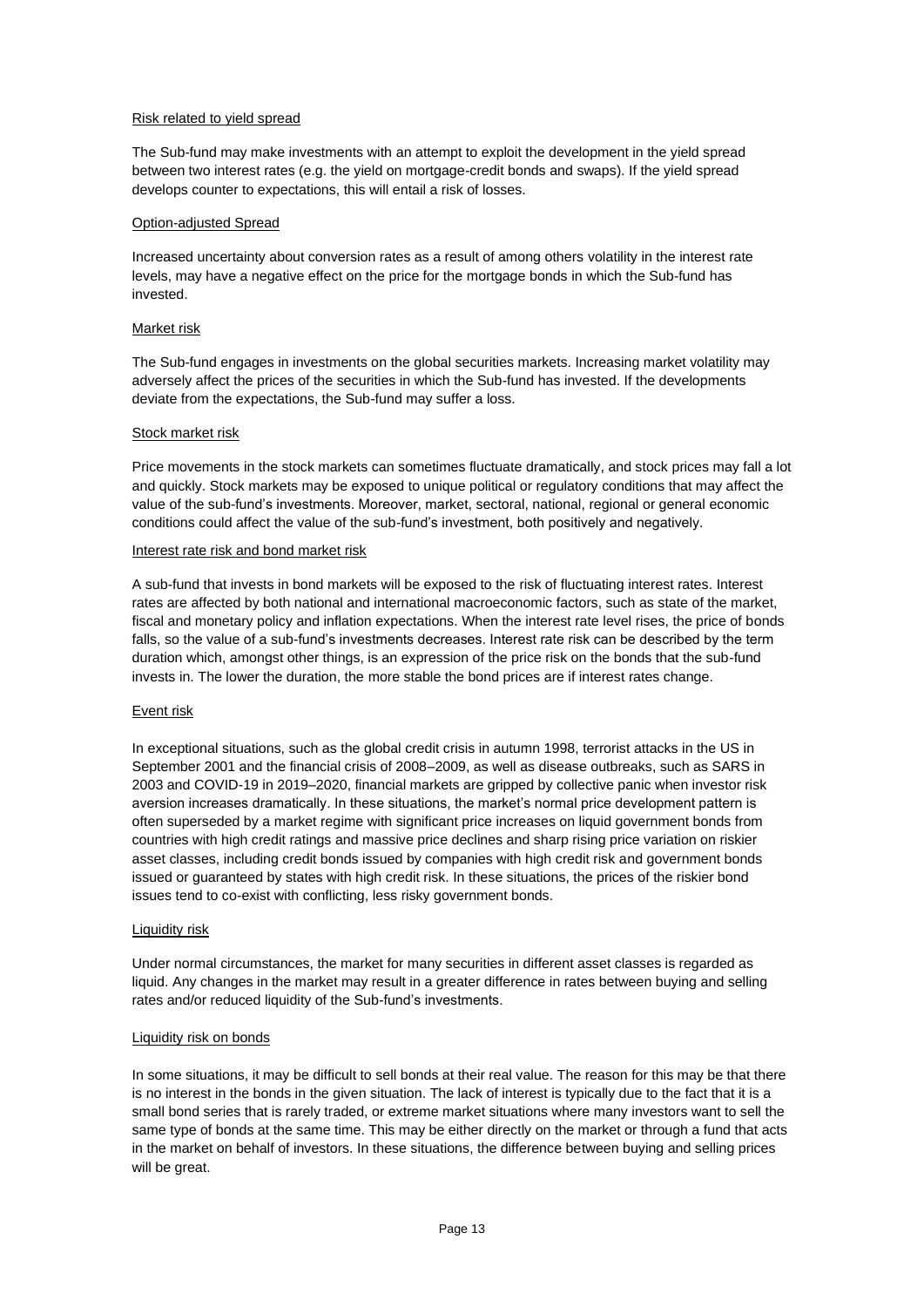The liquidity risk is most pronounced when selling bonds. It expresses that you can only sell the bonds at significantly lower prices than what the bonds are officially priced at, but which reflects what you can convert smaller amounts of the bonds to. In extreme situations, where many investors choose to dispose of their shares at the same time, the liquidity risk may lead to some sub-funds sometimes being required to suspend the option of redeeming shares until the market situation allows it.

#### *Counterparty risk*

The Sub-fund may, among others, invest in other investment associations, capital associations, alternative investment funds, investment companies, structured products and other collective investment schemes, where there may be counterparty risk. Correspondingly, there is a counterparty risk associated with securities lending and deposits with the custodian, as well as when taking out financing. The Sub-fund may also use derivative financial instruments, which may give rise to a counterparty risk during the life of the instrument.

The counterparty risk is attempted limited by collateral or by engaging with one or several large, robust banks as counterparties. Generally speaking, accepted counterparties must be so-called Investment Grade companies. The accepted counterparties must be licensed to conduct financial business, considered to have a high creditworthiness and sufficient credit rating.

# <span id="page-14-0"></span>**The Sub-fund's risk framework**

Within the articles of association's investment and risk policy, the Manager's board of directors sets risk limits for the Sub-fund which must be complied with when investing the individual Sub-fund's assets.

Any non-compliance with the risk framework for the individual Sub-fund must be terminated immediately. The Manager must announce any non-compliance no later than eight business days after it was established. The announcement may be made on the Fund's website or via stock exchange announcement.

The board of directors of the Manager may change the risk framework. No later than eight business days after making a decision to change the risk framework of the Fund or a Sub-fund, the Manager shall inform the investors registered by name about the changes and make an announcement of the changes. The changes may not be affected until the investors in the Sub-fund have been able to redeem their units.

With a view to maintaining the Sub-fund's risk profile, the board of directors of the Manager has established the following risk frameworks for the Sub-fund.

The Fund uses look through as far as exposure to asset classes is concerned.

## *Risk framework*

|                                                     | <b>Timing of investments</b> |              | <b>Absolute</b> |
|-----------------------------------------------------|------------------------------|--------------|-----------------|
|                                                     | Lower                        | <b>Upper</b> | <b>Upper</b>    |
| Investment area (Geographical)                      |                              |              |                 |
| No restrictions                                     |                              |              |                 |
| Investment area (Instruments)                       |                              |              |                 |
| Equities                                            |                              |              |                 |
| Largest single stock in % of the equities           | $0\%$                        | 10%          |                 |
| portfolio.                                          |                              |              |                 |
| Total stock exceeding 5% in % of the                | $0\%$                        | 40%          |                 |
| equities portfolio.                                 |                              |              |                 |
| Net equity exposure <sup>1</sup> as a percentage of | $0\%$                        | 90%          |                 |
| assets.                                             |                              |              |                 |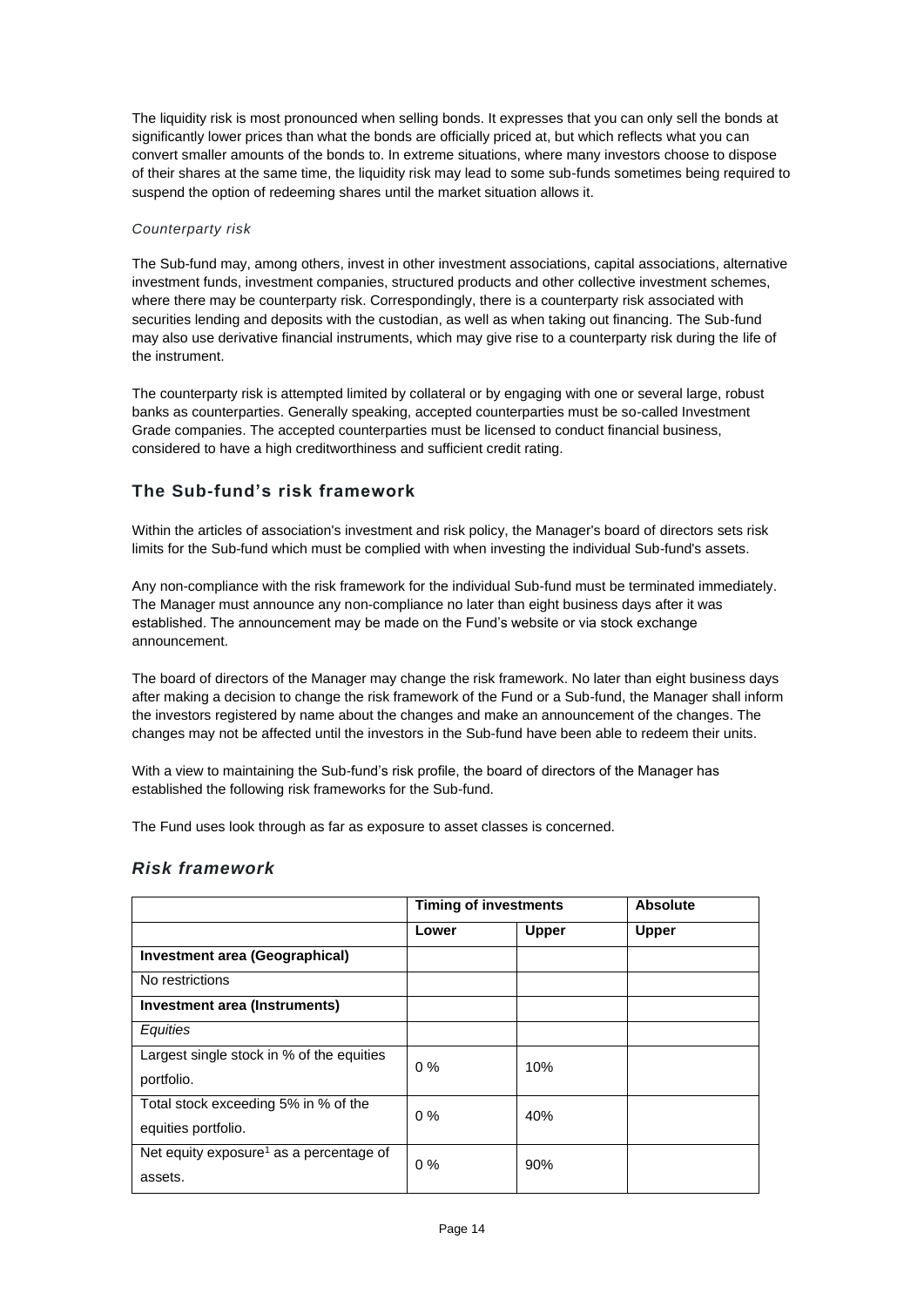| <b>Bonds</b>                                   |       |      |        |
|------------------------------------------------|-------|------|--------|
| Length of time in the bond portfolio.          | $-1$  | 6    |        |
| Individual issuer of mortgage credit, etc.,    | 0%    | 80%  |        |
| as a percentage of the bond portfolio          |       |      |        |
| Danish mortgage-credit, accumulated            | 0%    | 300% |        |
| Exposure against Swedish mortgage              |       |      |        |
| credit bonds as a percentage of assets.        |       |      |        |
| Of this, a maximum of 10% relative to          |       |      |        |
| assets can be an open position, the            | $0\%$ | 100% |        |
| remaining part of the exposure must be         |       |      |        |
| financed in SEK or hedged against DKK          |       |      |        |
| or EUR.                                        |       |      |        |
| Other bonds as a percentage of assets.         | 0%    | 10%  |        |
| Corporate bonds                                |       |      |        |
| Total exposure Global High Yield               | $0\%$ | 15%  |        |
| strategy in % and Emerging Markets             |       |      |        |
| Corporate Debt strategy in % of                |       |      |        |
| assets                                         |       |      |        |
| <b>Derivatives</b>                             |       |      |        |
| Hedging of exchange rate risks                 | 0%    | 100% |        |
| Alpha                                          |       |      |        |
| Exposure as a percentage of assets.            | 0%    | 9%   | 10,35% |
| Other securities                               |       |      |        |
| Other securities as a percentage of            |       |      |        |
| assets.                                        | $0\%$ | 10%  |        |
| <b>General restrictions</b>                    |       |      |        |
| Gross exposure as a percentage of              |       |      |        |
| assets.                                        | $0\%$ | 850% |        |
| Long positions as a percentage of              |       | 500% |        |
| $ases2$ .                                      | 0%    |      |        |
| Loans as a percentage of assets <sup>3</sup> . | $0\%$ | 300% |        |
| Loans in currencies other than DKK and         |       |      |        |
| EUR should be matched by assets, but a         |       |      |        |
| net exposure of maximum 10 % of the            | 0%    | 10%  |        |
| sub-funds' assets, in other currencies can     |       |      |        |
| be allowed.                                    |       |      |        |

<sup>1</sup> The calculation hereof observes the principles of Chapter 3 of the Danish "Derivatbekendtgørelse (BEK nr. 762 17/06/2014)" (Executive Order on Danish UCITS' Use of Derivative Financial Instruments) on portfolio level.

<sup>2, 3</sup> Regarding to the potential use of Repo transactions double exposure are allowed without it is considered as an exceeding of the determined limit. This presupposes that the underlying active to the lapsed Repo is identical with the underlying active for the continuing Repo, plus that the value date for expiration of the old Repo and the beginning of the new Repo must be the same.

The above risk limits are described in more detail below.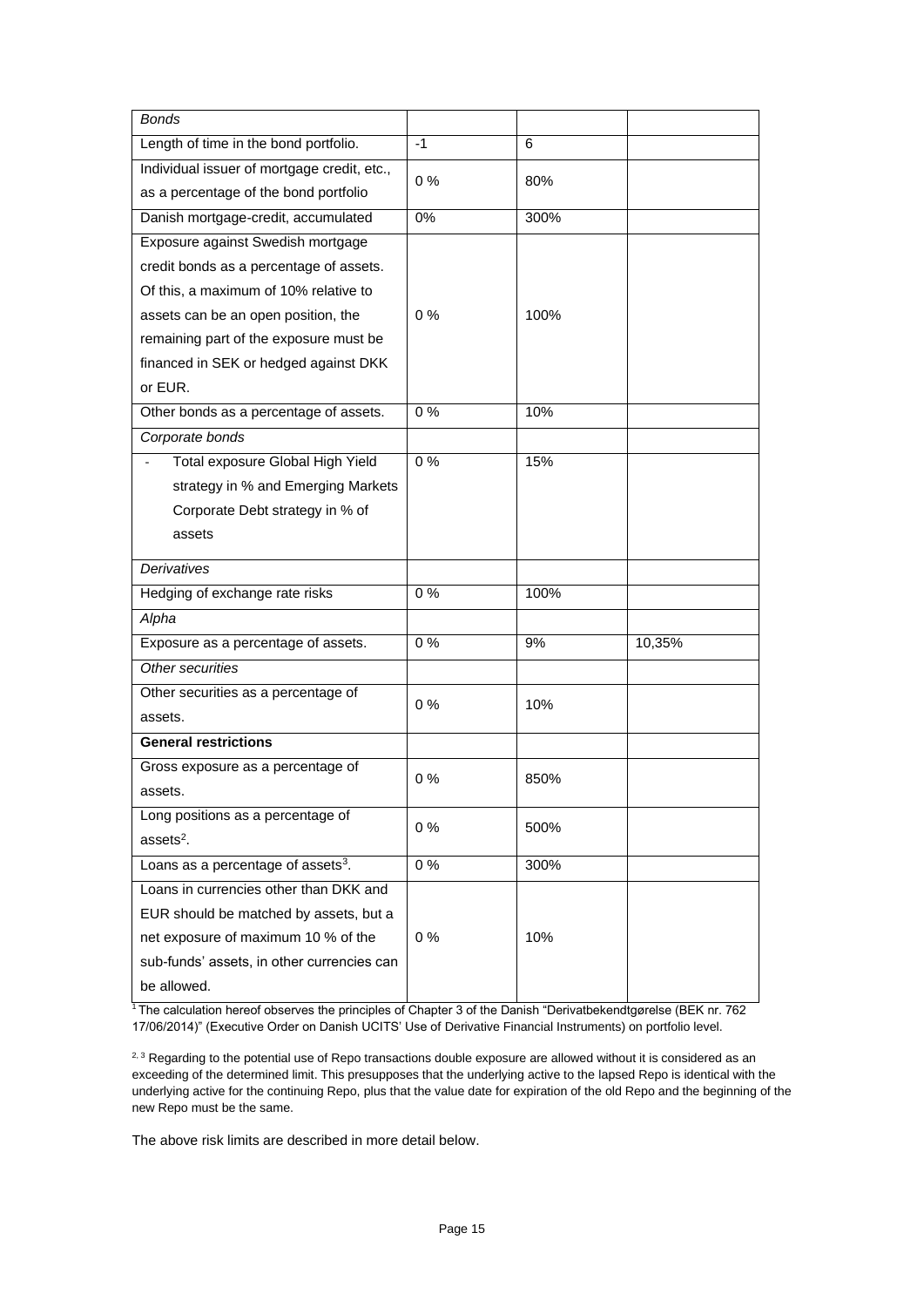## *Investment area*

There are no geographical restrictions on where the Sub-fund may make investments.

#### **Equities**

- A maximum of 10% of the Sub-fund's equity positions may be invested in a single net equity position at the time of investment,
- The sum total of net equity positions that each individually exceeds 5% of the total equity exposure may not exceed 40% of the Sub-fund's total equity portfolio at the time of investing,
- The sum total of combined net equity positions at the time of investing may not exceed the value of the Sub-fund's assets.

#### Bonds

- The Sub-fund's option-adjusted duration (interest rate risk) at the time of investing must be in the range of -1 to 6,
- A maximum of 80% of the Sub-fund's bond portfolio may be invested in bonds issued by an individual mortgage institution or issuer of covered bonds (SDO),
- A maximum of 10% of the Sub-fund's assets at the time of investing may be invested in bonds that are not Danish or Swedish mortgage credit bonds or bonds guaranteed or issued by the Danish or Swedish government.
- A maximum of 15 % of the Sub-fund's assets at the time of investing may be invested in Global High Yield-strategy and Emerging Markets Corporate Debt-strategy.
- The Sub-fund's exposure against Swedish mortgage credit bonds may not exceed 180% at the time of investing. Of this, a maximum of 10% of the Wealth must be an open position. The remaining part of the exposure must be financed in SEK or hedged against DKK or EUR.

#### Derivatives (derivative financial instruments)

• The Sub-fund may, in whole or in part, choose to hedge exchange rate risk on all investments. Derivatives and financial instruments of all types used for hedging and optimisation hereof are included in the calculation of the framework.

#### Alpha

• A maximum of 9% of the Sub-fund's equity may be invested in the Alpha strategy at the time of investment. Furthermore, any such investment may never exceed 10,35% of the Sub-fund's assets.

#### Other securities

• A maximum of 10% of the Sub-fund's assets at the time of investing may be invested in securities that are not subject to the above rules.

#### General restrictions

- The Sub-fund's gross exposure may not exceed 850% of the Sub-fund's total assets, and 900% at the time of investing,
- The total of all long positions may not exceed 500% of the Sub-fund's assets with the addition of costs payable,
- The sum total of loans must not exceed 300% of the Sub-fund's assets,
- Loans in currencies other than DKK and EUR should be matched by assets, but a net exposure of maximum 10 % of the sub-funds' assets, in other currencies can be allowed.

# *Return and loss risk index*

The Sub-fund's risk profile measured by loss risk can be compared with an un-geared balanced index portfolio with a Medium Risk (hereinafter referred to as the loss risk index), cf. the description under "PURPOSE" .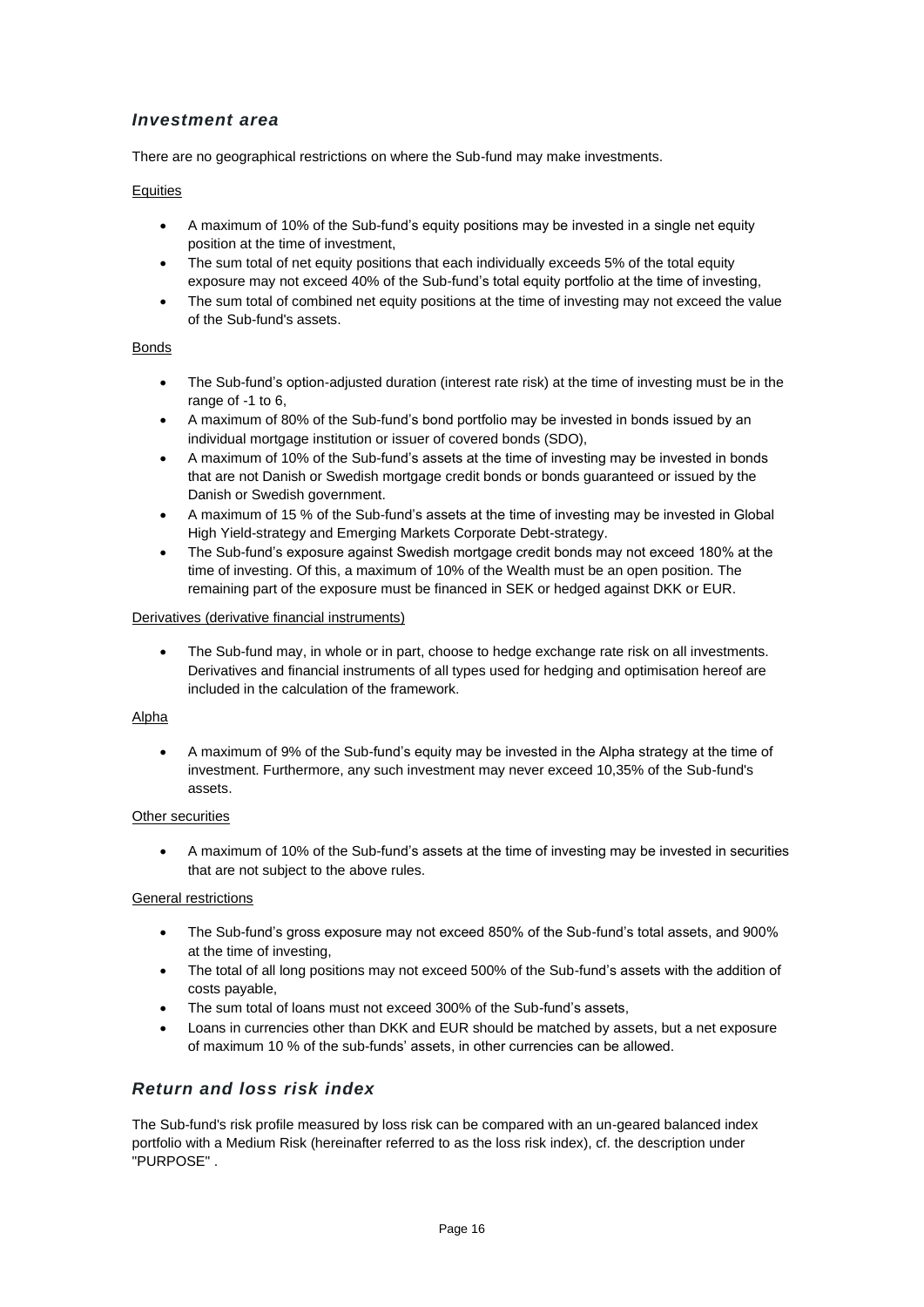The loss risk index reflects an un-geared mixed index portfolio that has the same loss risk as the Sub-fund measured over 24 months with 95% certainty. Return on the Sub-fund will have a larger standard deviation compared to the standard deviation of the return for the Loss Risk Index. On the other hand, the Sub-fund has a higher expected long-term return. Over a period of 24 months or longer, the higher expected return compensates for the higher standard deviation, so that better wealth preservation can be expected in the event of large and persistent price declines.

The Sub-fund's loss risk index is:

| 50% NDUEACWF | <b>MSCI World All Countries NR</b>            |
|--------------|-----------------------------------------------|
| 15% NDEAMTG3 | Nordea Danish Mortgage Constant Maturity 3    |
| 15% NDEAMTG5 | Nordea Danish Mortgage Constant Maturity 5    |
| 20% HW00     | ICE BofAML Global High Yield Index Hedged DKK |

The Sub-fund's and loss risk index's return for the past 11 years is shown in the table below:

|      | <b>Return</b> |                 |  |  |
|------|---------------|-----------------|--|--|
| Year | Sub-fund      | Loss risk index |  |  |
| 2021 | 13,11%        | 12,24%          |  |  |
| 2020 | 1,80%         | 5,01%           |  |  |
| 2019 | 23,49%        | 16,84%          |  |  |
| 2018 | $-2,47%$      | $-2,93%$        |  |  |
| 2017 | 10,61%        | 6,54%           |  |  |
| 2016 | 15,00%        | 9,35%           |  |  |
| 2015 | 3,97%         | 3,82%           |  |  |
| 2014 | 8,16%         | 11,16%          |  |  |
| 2013 | 22,98%        | 9,91%           |  |  |
| 2012 | 19,27%        | 12,73%          |  |  |
| 2011 | 11,41%        | 0,49%           |  |  |

Note: Return for the Sub-fund after costs

Source: Bloomberg and Formuepleje A/S

The return of the Sub-fund is calculated after deduction of administration, trade etc. costs. Please note that past performance cannot be used as a guarantee for future return of the Sub-fund.

# *Further details*

Further details about the quantitative limits mentioned in the section on the Sub-fund and about the methods applied by the Manager to ensure compliance with these limits may be obtained by contacting the Manager. In addition, the investor can obtain information about the most recent developments in the most important risks and returns for the categories of the individual instruments in the Sub-fund.

# <span id="page-17-0"></span>**LIQUIDITY RISK**

The Manager routinely evaluates, based on a self-developed liquidity model, whether the overall composition of the portfolio has the desired liquidity. This is particularly relevant in the event that the portfolio has to be reduced quickly or 100 % realised.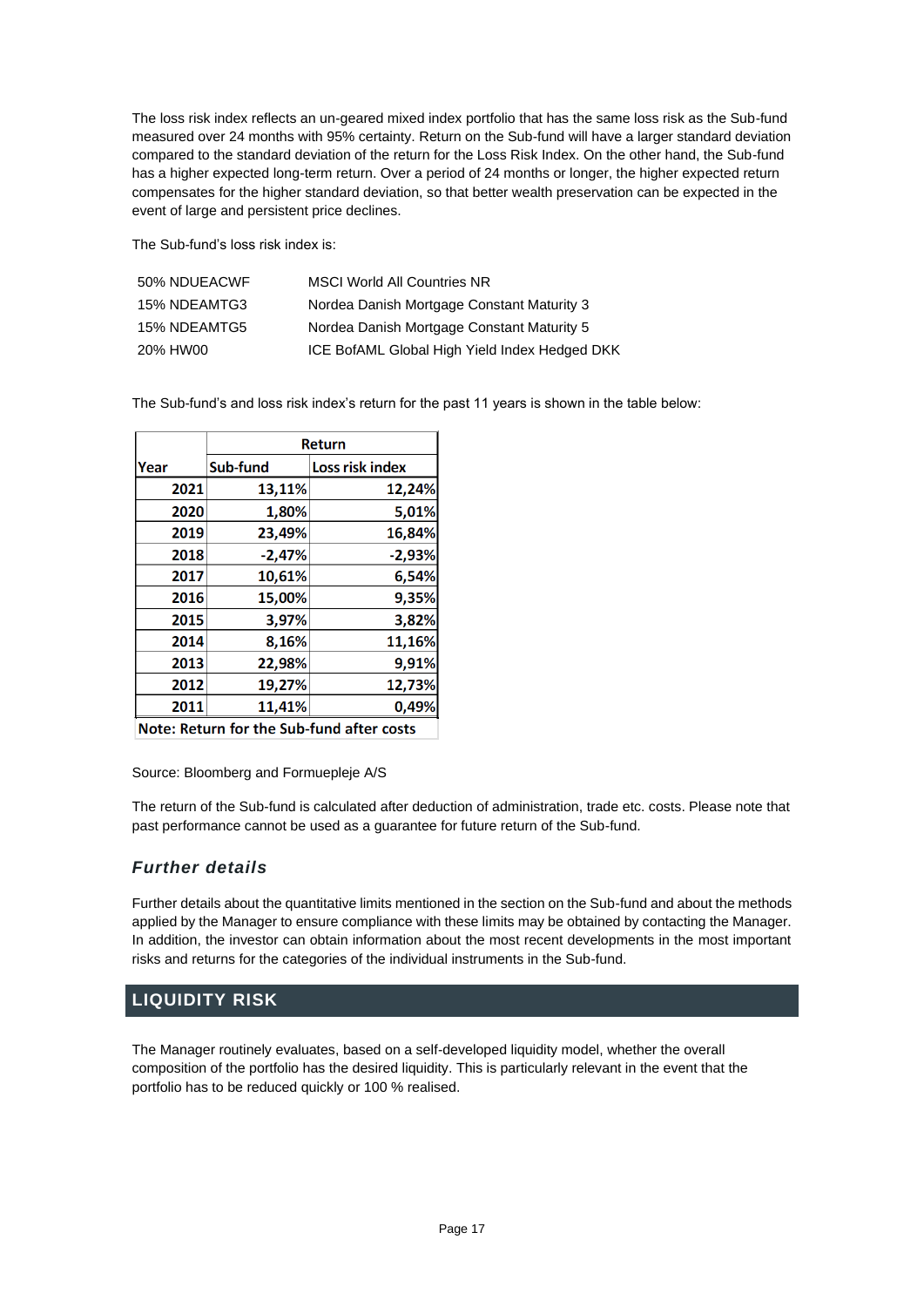# <span id="page-18-0"></span>**LIQUIDITY MANAGEMENT**

Liquidity shall be taken to mean the ability of an asset to be converted to cash with a limited price discount compared to the recognition of the asset in the Sub-fund's net asset value. More specifically, an asset's liquidity is a function of how fast and cost-effectively it can be converted to cash under different market conditions.

The purpose of a risk management framework for liquidity is dual:

- 1. Monitoring the Sub-fund's liquidity to ensure that the liquidity level reflects the investment and liquidity profile. The liquidity level also reflects the underlying obligation and the expected disposals under normal and extraordinary circumstances.
- 2. Enabling, on behalf of the investors, the realisation of the liquidity premiums that are part of the added value in a Sub-fund without risk to the Fund's overall liquidity.

The Fund's Sub-fund are subject to appropriate monitoring with a view to ensuring a sufficient liquidity level to be able to counter outflows under normal circumstances.

#### Illiquid assets subject to special measures

At the latest update of this Investor Information, no assets were subject to special measures, cf. section 64 (1) of the Danish "lov om forvaltere af alternative investeringsfonde m.v." (Act on Alternative Investment Fund Managers, etc.)

# <span id="page-18-1"></span>**VALUATION**

The value of the Fund's wealth (assets and liabilities) is determined (recognised and measured) by the Manager pursuant to Part 6 of the Danish "lov om forvaltere af alternative investeringsfonde m.v." (Act on Alternative Investment Fund Managers, etc.), as well as the Order on registration in the Danish FSA register of valuation experts and Commission Delegated Regulation (EU) No 231/2013.

The net asset value in a Sub-fund is calculated by dividing the value of the assets at the time of statement by the number of units subscribed for in the Sub-fund.

The net asset value of the units of a unit class is calculated by dividing such portion of the assets of the Sub-fund made up at the time of calculation as corresponds to the portion of the joint portfolio generating return to the unit class, adjusted for any class-specific assets and costs incurred by the unit class, by the number of units subscribed for in the unit class.

Where the board of directors has resolved to issue units without dividend entitlement (ex coupon), see the articles of association, the issue price and the price on redemption, if any, of such units will be calculated on the basis of the net asset value less the value of the calculated and audited dividends for the preceding financial year.

The Manager of the Fund informs investors of the assessment and calculation of net asset value by making this information available on the Fund's website.

# <span id="page-18-2"></span>**ADMISSION FOR TRADING ON A REGULATED MARKET**

The Sub-fund Formuepleje Safe KL is listed at Nasdaq Copenhagen A/S.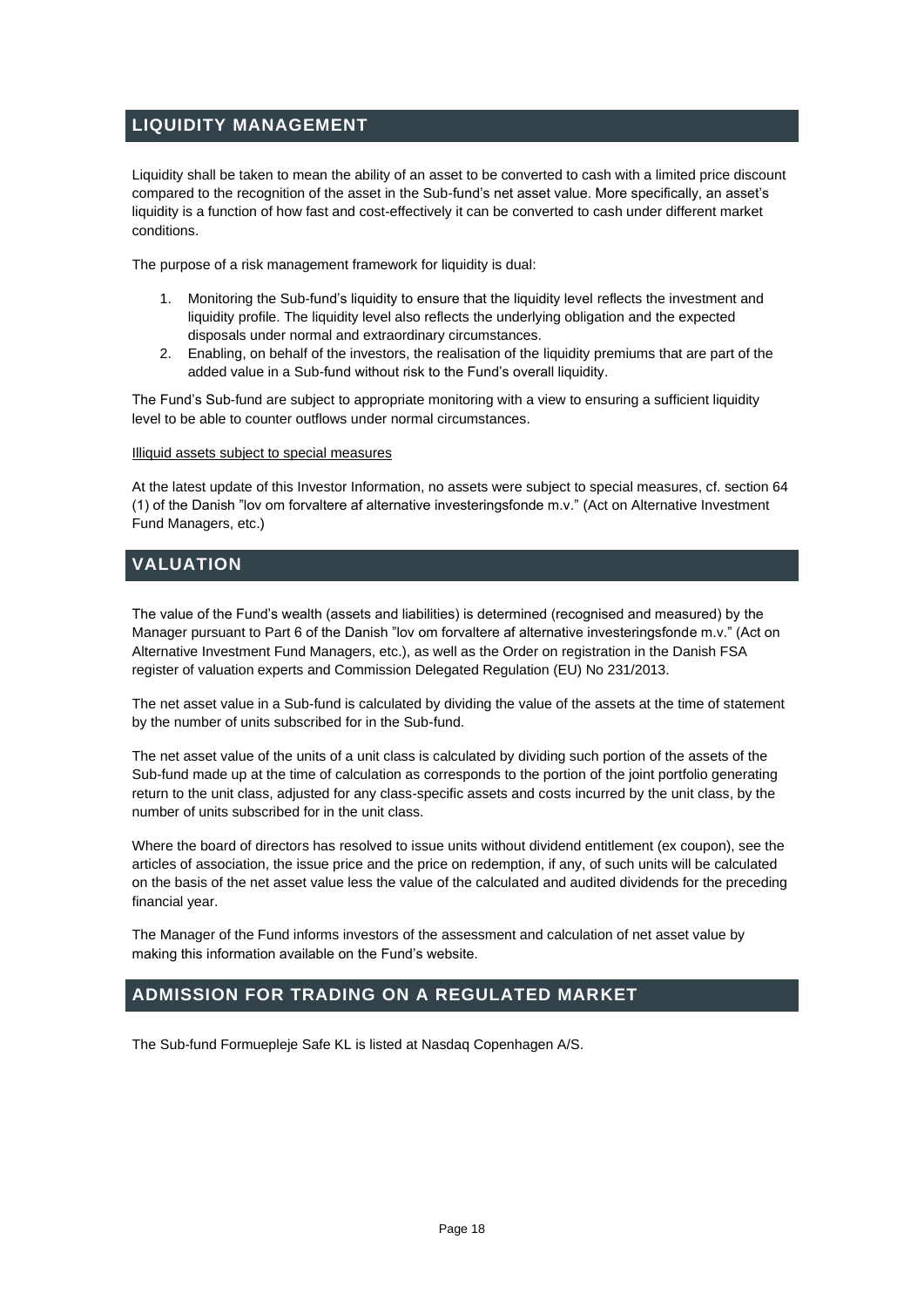# <span id="page-19-0"></span>**UNIT CERTIFICATES, SUBSCRIPTION AND REDEMPTION**

## *Unit certificates*

The Sub-fund issues certificates. The unit certificates are registered with VP Securities A/S in denominations of DKK 100 and multiples thereof.

#### *ISIN code*

The Sub-fund is registered in VP Securities A/S with the following ISIN codes

Sub-fund Formuepleje Safe KL: DK0060498186

## *Paying agent*

Formuepleje A/S Værkmestergade 25, 8. DK-8000 Aarhus C, Denmark Tel.: +45 87 46 49 00 Fax: +45 87 46 49 01

Orders may also be placed through all other banks and securities companies.

Danske Bank A/S (hereinafter: Danske Bank) is the certificate-issuing agent. The unit certificates are held in custody accounts with Danish banks at no charge. However, portfolio changes in the VP account are subject to ordinary VP fees.

# <span id="page-19-1"></span>**ISSUE AND REDEMPTION**

Issue and redemption prices are calculated at net asset value at the time of issue or redemption respectively, according to the same principles used in the annual report, see section 4 of the Executive Order on Calculation of Issue and Redemption Prices for Subscription and Redemption of Units in Danish UCITS, etc.

To calculate the issue price, the value of assets at the time of issue is divided by the nominal value of units subscribed for, with the addition of an amount towards the covering of the expenses associated with buying financial instruments and any necessary expenses incidental to issuing.

To calculate the redemption price, the value of assets at the time of redemption is divided by the nominal value of units subscribed for, with the deduction of an amount towards the covering of the expenses associated with selling financial instruments and any necessary expenses incidental to redemption.

The issuing and redemption price are fixed by application of the dual-pricing method, see the principles to this effect in the Executive Order on Calculation of Issue and Redemption Prices for Subscription and Redemption of Units in Danish UCITS, etc.

## *Tap issue*

Subscription in the Sub-fund is made in accordance with the provisions of the articles of association without a fixed upper amount limit. Subject to the Manager's decision, the Sub-fund is open for new issues on every banking day. Settlement is effected two banking days after subscription by registration of the certificates in the investor's account with VP Securities A/S. The issue price is calculated every day. The Manager may perform tap issues of the Fund's units on an ongoing basis.

Tap issues can be suspended at the discretion of the Manager if it is assessed, for instance, that there is significant doubt about the value of the Sub-fund's assets at the time of issue. Any suspension and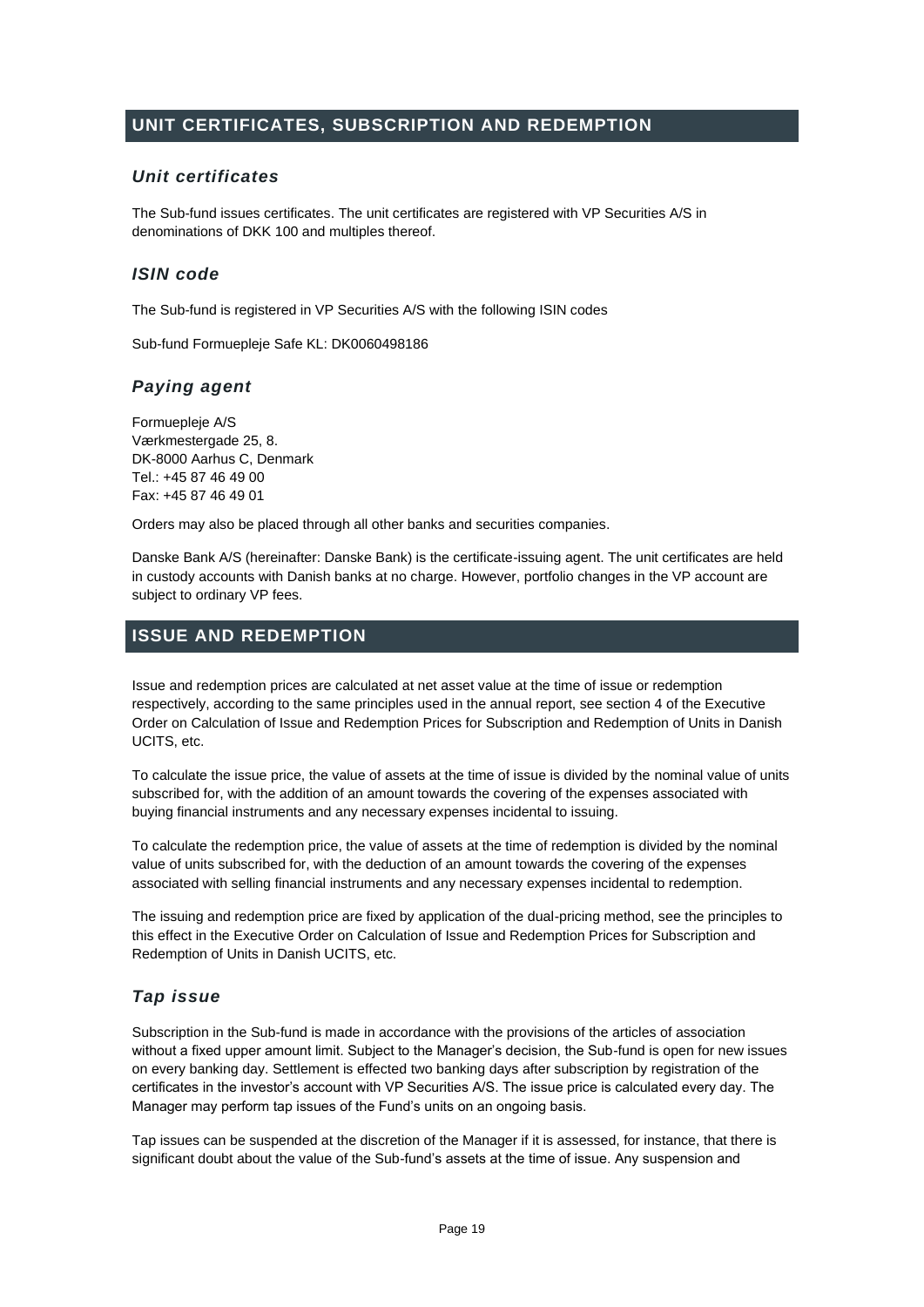resumption of issues after suspension will be published by announcement via Nasdaq Copenhagen A/S and on the Fund's website.

For large issues in excess of DKK 10 million, the Fund's board of directors may allow issues by non-cash contribution of securities.

## *Maximum issue costs*

The following maximum expenses in per cent of the net asset value are included in the issue cost:

| Commission for external parties and other entities when purchasing |          |  |  |  |
|--------------------------------------------------------------------|----------|--|--|--|
| securities, etc.:                                                  | $0.40\%$ |  |  |  |
| Marketing, etc.:                                                   | $0.00\%$ |  |  |  |
| Subscription, sales and quarantee commission, etc.:                | $0.00\%$ |  |  |  |
| Total:                                                             | $0.40\%$ |  |  |  |

The stated maximum issue costs may be exceeded in periods of unusual market conditions and fee changes which result in an increase in other market-related costs of purchasing and selling the Sub-fund's instruments. In the event that such a situation arises, the Fund will inform about specific issue costs via Nasdaq Copenhagen A/S and on the Fund's website during this time, and it will also be announced when the stated maximum issue premium applies again.

The costs for the Fund will be lower than the rates stated above in case of large issues. For large issues, the Fund thus reserves the right to reduce the issue premium for the Fund in specific instances. However, the issue premium cannot be lower than the costs of purchasing securities, etc., unless the issue takes place in connection with non-cash contribution of securities in the Sub-fund.

# *Delivery of purchased units*

Units purchased in tap issues are customarily settled concurrent with the registration of the units with VP Securities A/S on the investor's account.

## *Redemption*

At the request of an investor, the Fund shall redeem the investor's share of the Sub-fund's assets.

Redemption shall be affected in accordance with the articles of association, and the Manager has decided that the Sub-fund is open for redemption on a daily basis without notice. Settlement is affected two banking days after redemption.

In connection with redemption, an amount shall be deducted towards covering the expenses associated with the sale of the redemption amount that the Sub-fund's assets and liabilities reflect, including financial instruments and any loans as well as any necessary expenses incidental to the redemption.

For redemptions of DKK 10 million or above, the Manager may, at the request of investors, undertake redemptions by withdrawal in kind of securities. In the case of withdrawal in kind, the redemption deduction may deviate from the maximum redemption costs stated in the Investor Information, as there would not be any costs in connection with selling securities in the market in connection with the redemption.

## *Maximum redemption costs:*

The following maximum expenses in per cent of the net asset value are included in the redemption deduction:

| Commission for external parties and other entities when purchasing |          |  |  |  |
|--------------------------------------------------------------------|----------|--|--|--|
| Securities etc.:                                                   | 0.40%    |  |  |  |
| Marketing, etc.:                                                   | $0.00\%$ |  |  |  |
| Subscription, sales and quarantee commission, etc.:                | $0.00\%$ |  |  |  |
| Total                                                              | 0.40%    |  |  |  |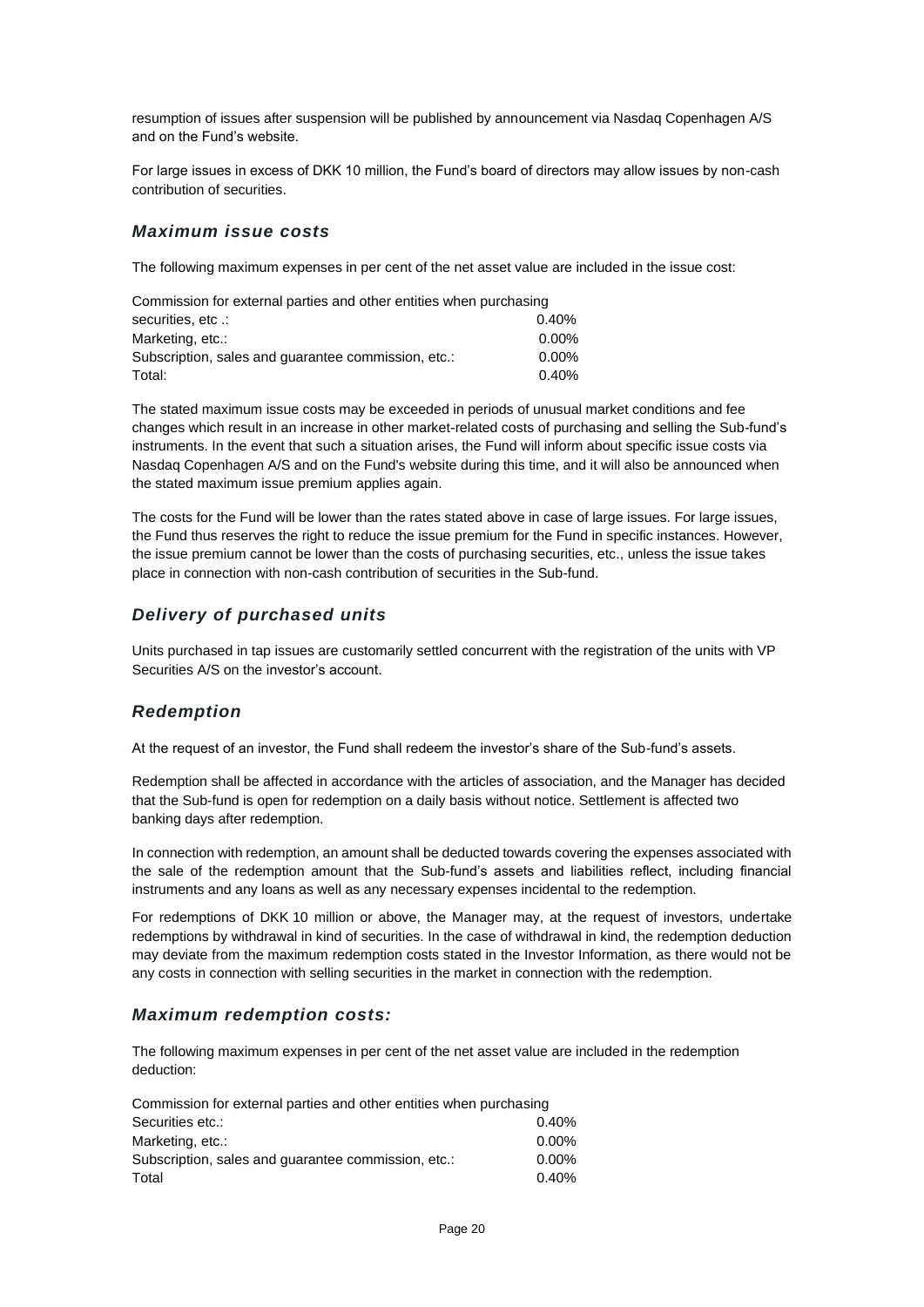The stated maximum redemption cost is typically expected to be lower. The redemption costs are made available daily on the Fund's website.

Redemption may be suspended at the discretion of the Manager if it is assessed, for instance, that the Fund cannot determine the net asset value due to market conditions, or if, to ensure equal treatment of investors, the Fund does not determine the redemption price until the Fund has realised the assets required for redemption of the units. Any suspension and resumption of redemption after suspension will be published via Nasdaq Copenhagen A/S and on the Fund's website.

The stated maximum redemption costs may be exceeded in periods of unusual market conditions and fee increases, etc. which result in an increase in other market-related costs of purchasing and selling the Subfund's instruments. In the event that such a situation arises, the Fund will publish the specific redemption costs via Nasdaq Copenhagen A/S and inform about them on the Fund's website during this time, and it will also be announced via Nasdaq Copenhagen A/S and on the Fund's website when the stated maximum redemption deduction applies again.

The Fund's units are offered as a tap issue through Danske Bank as the certificate-issuing agent for VP Securities A/S. Subscription orders may also be placed through other banks and by application to the Manager.

In special cases, the Fund may demand that the redemption price be determined after the Fund has realised the assets required for accommodating the redemption.

No investors are obliged to have their units redeemed in full or in part.

## <span id="page-21-0"></span>**Price information**

Net asset value, issue and redemption prices for units in the Sub-fund are calculated on every banking day.

Assets and liabilities are measured at fair value. The fair value is stated on the basis of the established market value on an approved market. If the asset or liability is not traded on an approved market, a price is obtained from a third party, or the price is calculated in accordance with an approved model. The net asset value in the Sub-fund is calculated by dividing the value of the assets at the time of statement by the number of units subscribed for in the Sub-fund.

The Fund announces the net asset value daily. The net asset value and the issue and redemption price is announced via Nasdaq Copenhagen A/S, first before the market opening at 9.45 a.m. and then between 12 noon and 1 p.m. and between 3.30 p.m. and 4.30 p.m. In addition, any significant changes to the values must be announced separately. The information is also published on the Fund's website.

## <span id="page-21-1"></span>**Units in circulation**

The Fund will publish the number of unit certificates for the Sub-fund in circulation on a daily basis and before the market opening at 9.45 a.m.

## <span id="page-21-2"></span>**Registration by name**

The units shall be registered in the name of the holder and registered in the Fund's register of investors which is kept by the Manager. The registration by name is made by the bank in which the units are held in custody.

## <span id="page-21-3"></span>**Voting rights**

Each investor has one vote for each DKK 100 unit. Voting rights may be exercised provided that the unit is registered by name in the Fund's register of investors one week prior to the general meeting.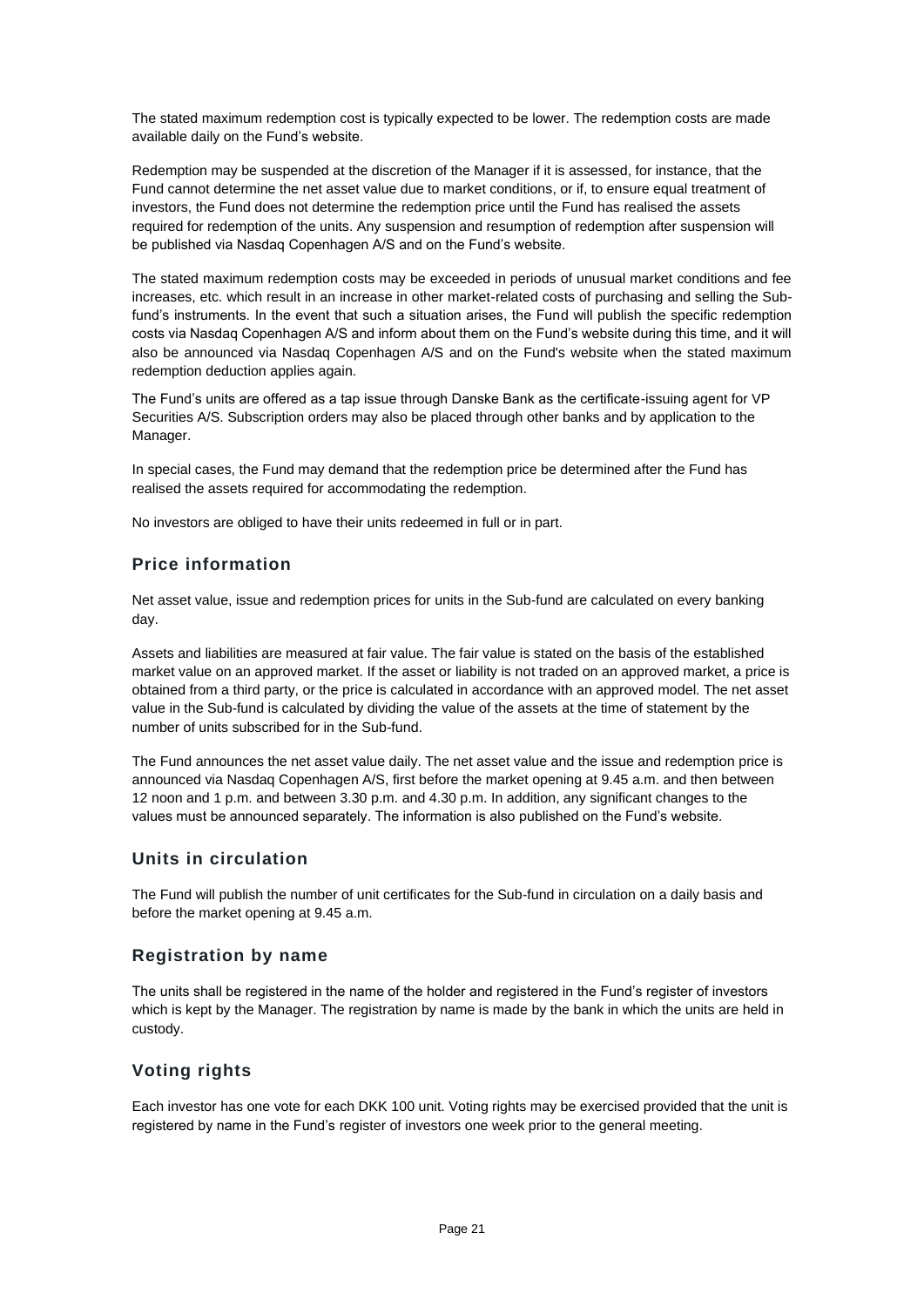# <span id="page-22-0"></span>**Rights**

No units carry any special rights.

## <span id="page-22-1"></span>**Dissolution of the Sub-fund**

The board of directors of the Fund may make a recommendation at a general meeting for the investors to dissolve the Sub-fund. Among the reasons for such a recommendation could be an insufficient capital base or obsolete investment areas in the Sub-fund, if applicable.

The adoption of any resolutions to dissolve, merge or split the Sub-fund requires that at least two thirds of the votes cast and of the part of the Sub-fund's assets represented at the general meeting vote in favour of the resolution.

## <span id="page-22-2"></span>**Negotiability and transferability**

The units are freely transferable and negotiable. No units carry any special rights.

#### *Right of redemption*

Subject to the terms following from the Fund's articles of association and as described above in this document, the investor may also make a request for the full or partial redemption of its units in Sub-funds of the Fund.

# <span id="page-22-3"></span>**REGULAR INFORMATION TO INVESTORS**

Pursuant to section 62, no. 25 of the Danish Alternative Investment Fund Act, the Manager shall describe how and when the information comprised by sections 64 and 65 in the Act are published.

The Manager publishes the following information regularly on the Fund's website:

Daily:

Net asset value as well as issue and redemption prices.

Annually:

- Annual report.
- Semiannual report

Regularly when publishing the Investor Information (and where applicable):

- The department applies a fund-of-funds strategy. At the latest update of this Investor Information, the underlying funds were registered in Denmark and Luxembourg.
- The manager uses a combination of standard purchasing systems and proprietary risk management systems to manage the risks in the Department.
- Certificates as a percentage of the assets of the Sub-Fund, which, due to their illiquid nature, are subject to special measures (see the section on Illiquid assets subject to special measures).
- All new schemes for managing the Fund's liquidity (see the Liquidity Risk and Liquidity Management sections in this Investor Information).
- Any change in the maximum leverage level that the Manager may use on behalf of the Fund, and any right to reuse pledged collateral or any other guarantee provided under the agreement that allows the leverage. The maximum leverage level is shown in the section on Risk limits. In addition, the Investor Information will contain information on whether there is a right to reuse provided collateral etc.

#### In addition, the following information is provided (where applicable):

• Changes/exceeding of risk frameworks (by stock exchange announcements, such as publication on the website)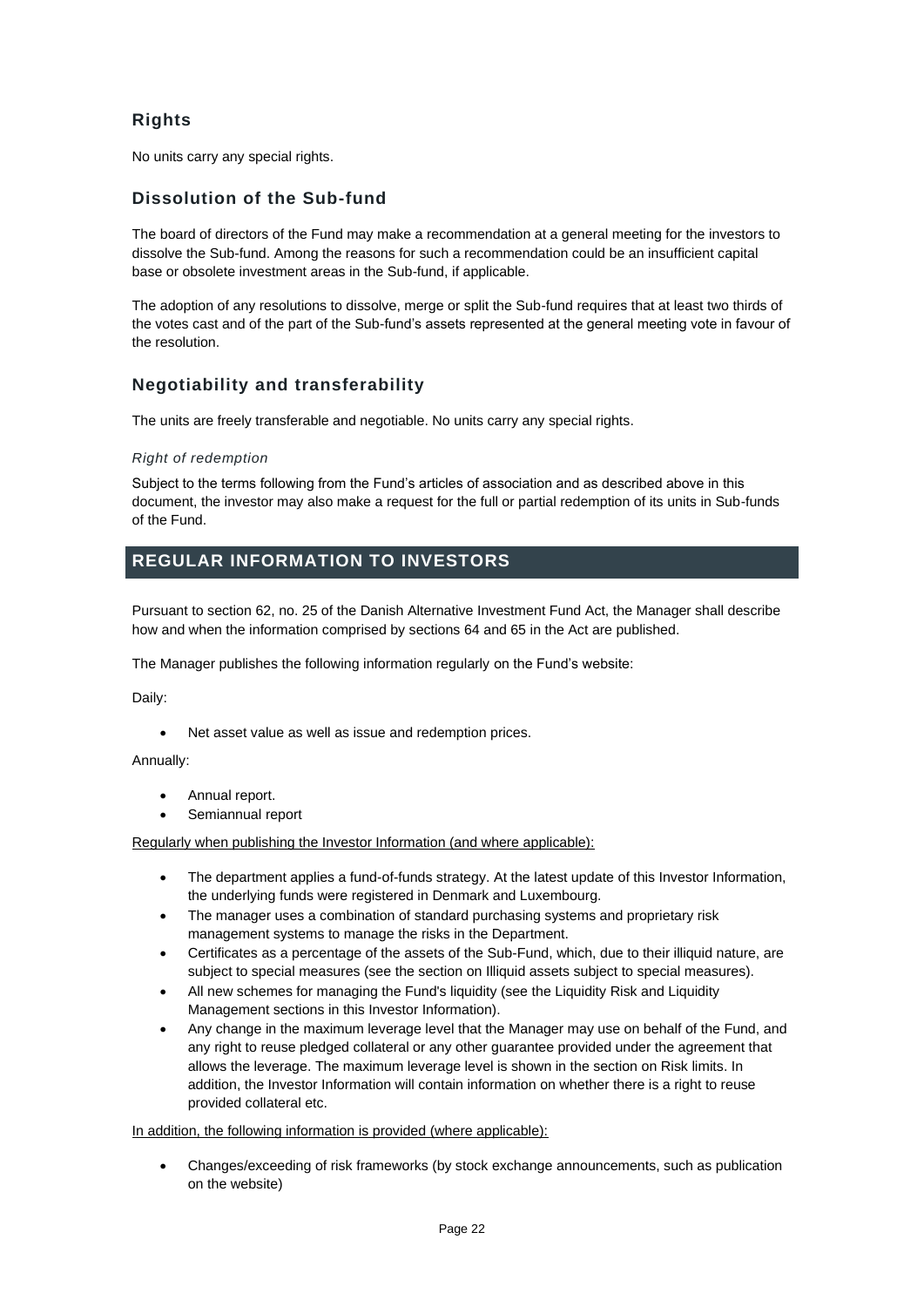- The Sub-fund's current risk profile (appears at all times in the Factsheet for the Sub-fund, which is published on the website, [www.formuepleje.dk\)](http://www.formuepleje.dk/)
- The total amount of gearing in the Sub-fund. Information on this can be found in the Factsheet for the Sub-fund on the website.

The Investor Information is updated regularly, and the latest document can be found on the website, www.formuepleje.dk.

## <span id="page-23-0"></span>**Transfer**

The Fund only has one Sub-fund, and it is consequently not possible for investors to move from one Subfund to another in the Fund.

# <span id="page-23-1"></span>**MATERIAL AGREEMENTS AND COSTS**

## *Management agreement*

The Fund has entered into a management agreement with Formuepleje A/S (Manager). The Manager is approved by the Danish Financial Supervisory Authority as Manager of alternative investment funds (FAIF) (FSA no. 17.104).

The Manager also maintains the Fund's register of investors in which the registration by name of the Fund's units is made.

The Sub-fund in the Fundpays a fixed fee of 0.22% of the assets as remuneration for the Manager's services. The fee is calculated and invoiced monthly in arrears corresponding to 1/12 of 0.22% = 0.018333% of the net assets of the Sub-fund, before the Manager's fixed fee and performance fee. The fee is calculated at the end of each month on the basis of the Sub-fund's assets, which are calculated at the official closing price on the third-to-last trading day of each month. The fee is settled on the second-tolast trading day of each month.

Either party may terminate the management agreement subject to six month's notice, or shorter notice if agreed by the parties.

The Manager has drawn up a policy for conflicts of interest to meet the potential conflicts of interest that may arise in connection with the delegation. The current policy for handling conflicts of interest can be accessed via the Fund's website.

The Fund's additional costs, including among other: costs related to the board of directors, accountants, the Danish Financial Security Authority and other public authorities, stock market, holding of the general meeting, register of shareholders, market making, VP Securities A/S, fees to the custodian due to depositary services etc. and usually bank services, are all hold be the Fund itself.

## *Investment advisory services*

The Fund has entered into an investment advisory agreement with the Manager. The Manager comes under the supervision of the Danish FSA, FSA no. 17.104.

The agreement implies inter alia that the Manager prepares macroeconomic analyses and investment proposals for use as input in working out and carrying out the investment strategy. Advice is given in accordance with applicable regulations, the articles of association of the Sub-fund, as well as other of the Manager's guidelines, including risk frameworks (as included in the present Investor Information).

A fixed fee and a variable performance fee are paid as remuneration for the advisory service. The performance fee can be positive or negative.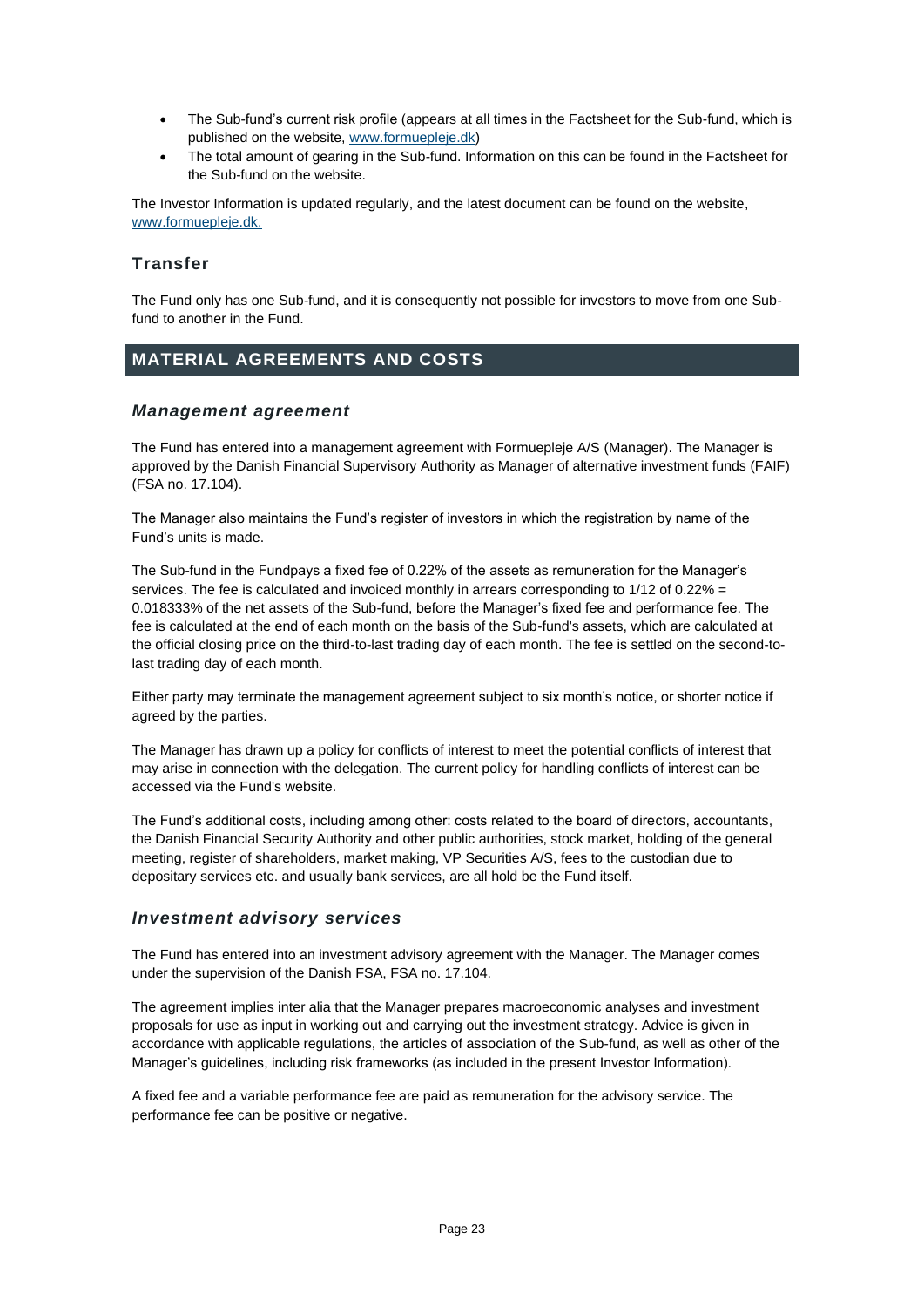#### Fixed fee

The fixed fee for the advisory service is 2.07% p.a. of the Sub-fund's net assets, before the Manager's fixed fee and performance fee, and is settled monthly, cf. below under Crystallisation frequency. To avoid misunderstandings, it should be emphasised that the fixed fee is calculated before settling any fixed fee for the administration of the Fund.

The fixed fee must be viewed in connection with the fact that the Sub-fund's average assets over a 10-15 year period are expected to constitute 300% of the net assets. Added to this are investments in hedging strategies and handling liabilities and risk hedging instruments. This corresponds to a cost per AuM krone of 2.07% / 3 = 0.69% p.a. of the average AuM. When the fixed fee is set, the active management of assets, liabilities and investment in hedging instruments are accounted for. Furthermore, the Manager does not receive transaction earnings from the Fund's securities dealers, including currency and financial contracts. Additionally, there is no double payment in the situations where the Fund invests in other funds managed by the Manager. The same applies to trades via related parties.

The fact that a fixed fee is paid on the net assets (before performance fees) supports a common interest between the Manager and the Fund that gearing is only done if it creates value for the Fund.

The fixed payment must also be seen in the light of the Manager reimbursing any advisory costs for the funds in which the Fund has invested – including funds not managed by the Manager. If these funds are also managed by the Manager, corresponding administrative costs are reimbursed, with the Manager accruing the net amount. This amounts to a principle that supports a community of interest between the Manager and the Fund, as the Manager is only paid for the service once.

#### Variable performance fee

The performance fee, which can be positive or negative, is triggered if the Sub-fund's return differs from the High Water Mark (HWM). Specifically, the performance fee is calculated as:

#### Performance fee = **10% \* [Net asset value before (t) – HWM (t)] \* Circulating units (t)**

#### **= 10% \* [Net asset value (t) – HWM (t)] / 0.9 \* Circulating units (t)**

- (t) indicates the time of settlement,
	- Net asset value before (t) indicates the Sub-fund's net asset value at the time of settlement of the performance fee, plus non-settled performance fee per Sub-fund unit
	- HWM (t) indicates HWM immediately after the performance fee was last settled
	- Net asset value (t) is the Sub-fund's net asset value after all costs at time (t) and is the Sub-fund's official net asset value.

If the return is smaller (previously non-settled performance fee), a negative performance fee is triggered – and vice versa, cf. this in more detail below.

The new HWM valid after settlement time (t) is determined as:

HWM  $(t+1)$  = the higher of:

```
[Net asset value (t)] * [1+ 5%^(1/12)]
```
or

HWM(t)

HWM can therefore never be reduced.

#### Elaborating on hurdle rate

The absolute return target must be understood on the basis of investors' alternative investment in an ungeared, balanced index portfolio (hereinafter "un-geared Index Portfolio") which, compared with the Subfund, has the same loss risk approximately 2 years after a major and sustained decline in the stock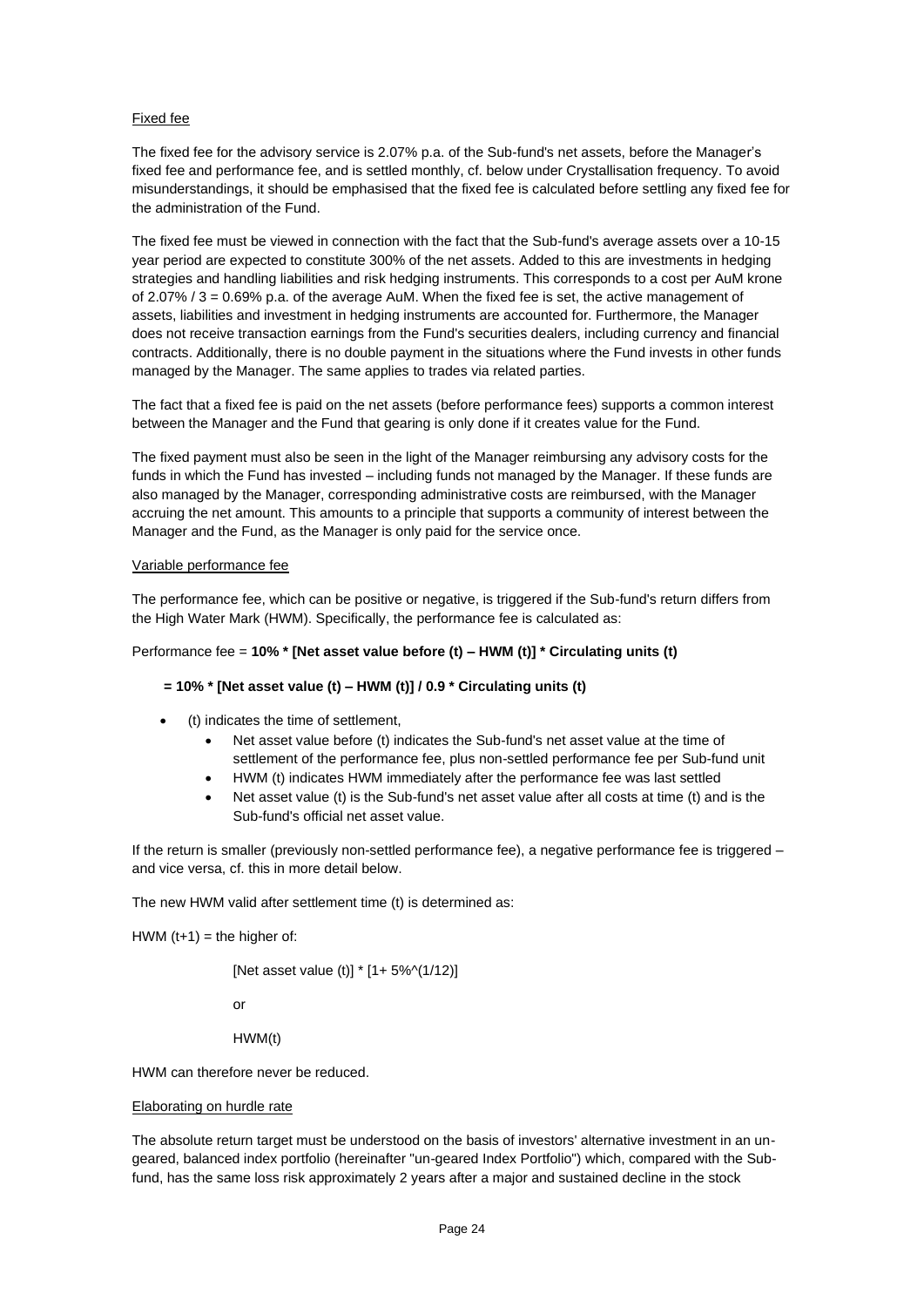market. This un-geared Index Portfolio will have an expected long-term return of 3.72% p.a. before costs, based on return expectations for the next 10 years from the Council on Return Expectations (RFA). The hurdle rate of 5% contains a significant addition relative to the un-geared Index Portfolio as described in more detail in the section "Purpose". The significant addition must reflect that the Sub-Fund invests in a manner that entails a legitimate expectation of a higher long-term return.

The 5% hurdle rate must, in addition to being significantly above the long-term return for the un-geared Index Portfolio, also exceed the long-term market return that can be expected by the Sub-fund being able to use gearing. Over a business cycle of 10-15 years, the Sub-fund will on average be expected to have a 300% investment in assets relative to net assets, but with a market exposure of 240% of net assets due to the use of currency hedging instruments. A comparable market return will therefore have an approximately 240% investment in a low risk index portfolio, consisting of 25% shares and 75% bonds. The expected return for such a low-risk index portfolio, based on the next 10 years' average return expectations from the RFA, is one of 1.70% p.a. With 240% invested in such a low-risk index portfolio, and funding costs set at 0% for the next 10 years, the result is an expected return of 4.08% before costs. The hurdle rate of 5% p.a. after all costs is thus set higher than what can be expected from a passive market portfolio for the next 10 years. This higher hurdle rate thus also reflects that the Sub-fund is actively managed.

The fact that the Sub-fund is actively managed means that the Sub-fund's return after all costs in the long term must more than exceed the hurdle rate of 5% p.a.

#### Settlement of performance fees is elaborated below:

As of 1/1/2022, settlement has been made with a hurdle rate set at 5.00% p.a.

The hurdle rate is added to the Sub-fund's net asset value from the last time the performance fee was settled.

Immediately after settlement of a positive performance fee, HWM is revalued to the Sub-fund's net asset value at the time of settlement plus 5% p.a. until the next settlement date. Settlement is made monthly.

If, at the time of the monthly settlement, the Sub-fund's net asset value is 200.00 (including settlement of performance fee) at the time of a positive settlement of the performance fee, the new HWM =  $200.00*$  $(1+5%)$ <sup> $\gamma$ </sup> $(1/12)$  = 200.8148 at the next settlement date one month later, cf. below.

If the performance fee is negative, the principle is similar, but HWM will never be able to drop.

#### **Positive performance fee; Net asset value is higher than HWM – and regulation of HWM**

If the Sub-fund's net asset value is higher than HWM after all costs, a positive performance fee must be settled. The performance fee is then calculated as:

> 10% of the difference between the Sub-fund's net asset value plus non-settled performance fee per Sub-fund unit and HWM.

The above result multiplied by the Sub-fund's number of units at the time of settlement will then correspond to the performance fee for the month.

In the event of a positive performance fee, a maximum amount can be paid that corresponds to the Subfund having paid a cumulative 7% in performance fees of the Sub-Fund's average net assets over the last 12 months.

HWM is revalued after settlement of performance fees to the net asset value which corresponds to the Sub-fund's net asset value at the time of settlement of the performance fee, plus 5% p.a., until the next settlement date one month later.

This settlement principle means that the long-term investor immediately pays a performance fee, which corresponds to the return that they have achieved.

#### **Negative performance fee; Net asset value is lower than HWM – and regulation of HWM**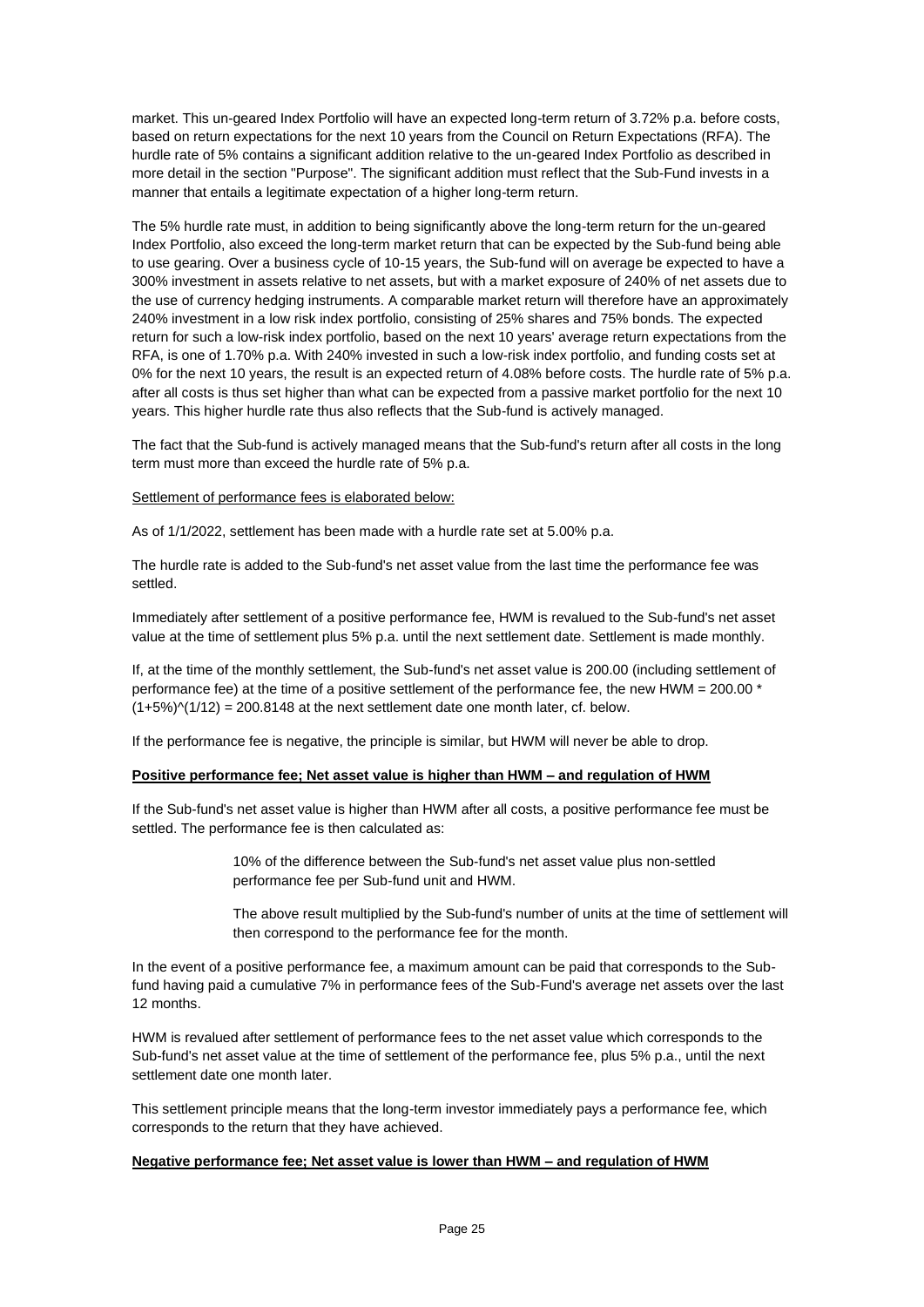If the Sub-fund's net asset value is lower than HWM after all costs, a negative performance fee is settled, which the Manager offsets in the fixed fee that the Manager receives monthly. The performance fee is then calculated as:

> 10% of the difference between the Sub-fund's net asset value plus non-settled performance fee per Sub-fund unit and HWM.

The above result multiplied by the Sub-fund's number of sub-fund units at the settlement date will then correspond to the performance fee for the month (which will be negative).

HWM at the next settlement (one month later) is determined as the higher of the most recent HWM and the Sub-fund's net asset value at the time of settlement of the performance fee, plus 5% p.a. until the next settlement date.

The negative performance fee may not exceed 0.54% p.a. of the Sub-fund's net assets – and a maximum of 1/12 of this per month. If a situation arises where this limitation comes into force, the new HWM(t+1) for the next time of settlement is determined as follows at the monthly settlement, as whichever is the higher of:

The old HWM (t)

or

Net asset value(t) revalued by +5% p.a. until the next time of settlement.

In the example of a negative performance fee, the new HWM  $(t + 1)$  (one month later) will be above the Sub-fund's net asset value(t) and at least on a par with the old HWM(t). A discount can therefore be expected at the next settlement, unless the Sub-fund's net asset value at the next settlement reaches the level of (or exceeds) the new HWM.

In a situation where a negative performance fee is settled only by what corresponds to the maximum negative performance fee for a settlement period:

- The long-term investor will therefore experience a staggering of periods in the payment of the negative performance fee, as the negative performance fee is repeated in the coming periods, until the Sub-fund's net asset value exceeds HWM again.
- New investors who buy units in the Sub-fund may benefit from the net asset value being below HWM, but this is not taken from the Sub-fund's other investors, as the Manager's payment in the form of a negative performance fee to the Sub-fund instead increases if net assets increase, and the Sub-fund's net asset value continues to be below the new HWM at the next time of settlement.
- Investors who want to sell units in the Fund will, however, miss out on a possible future negative result fee, as the first increases in the Sub-fund's equity value do not trigger a positive result fee.

For the Manager, this means that even in an extreme market situation, there will continue to be a minimum current income, so that considerable resources can continue to be allocated to the management of the Fund's assets.

The table below shows a made up example of the significance of different return developments for the settlement of fixed fees and performance fees, over a period of six months.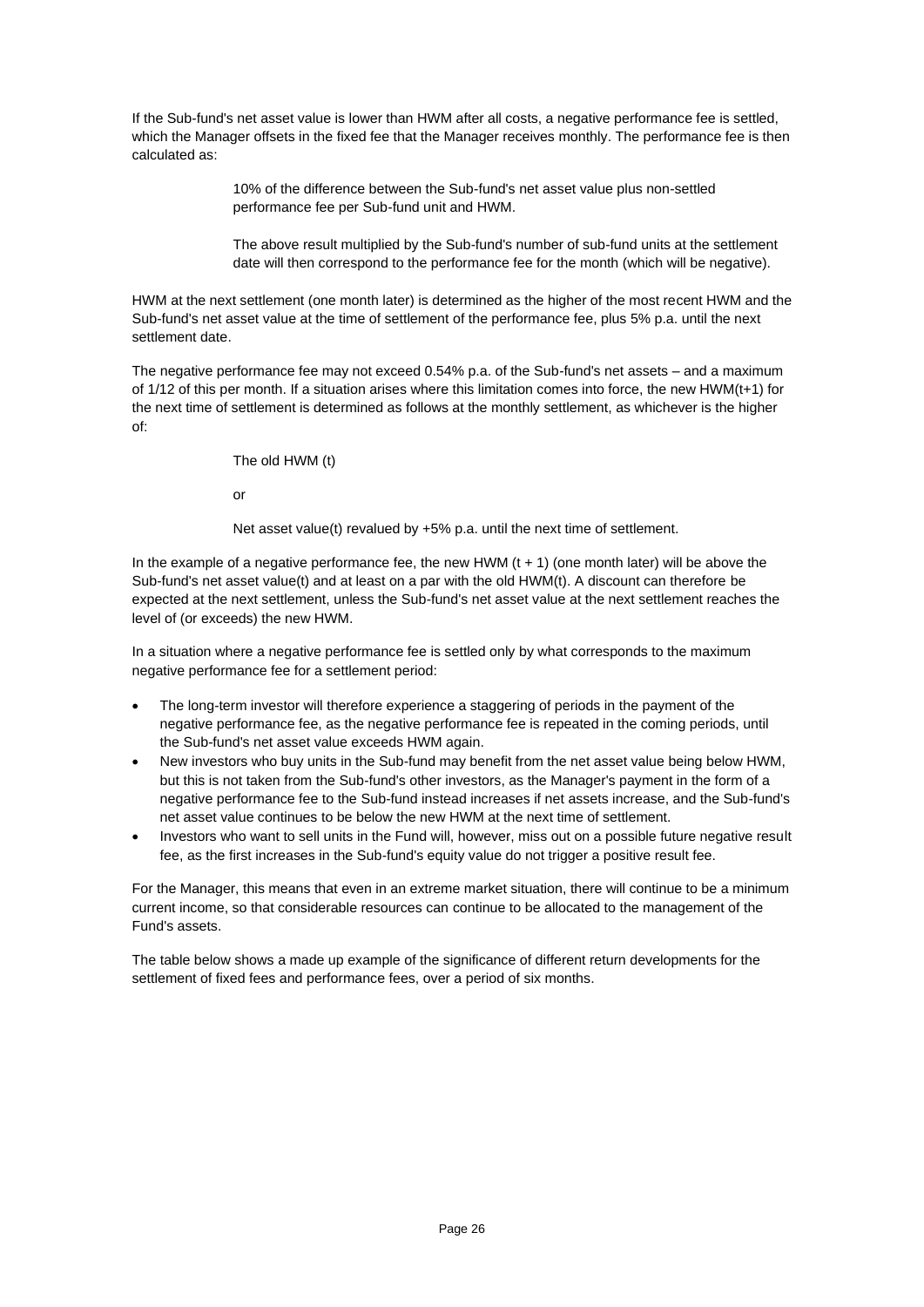|                                           | End of December   End of Janurary |           | <b>End of February</b> | <b>End of March</b> | <b>End of April</b> | <b>End of May</b> | End of June |
|-------------------------------------------|-----------------------------------|-----------|------------------------|---------------------|---------------------|-------------------|-------------|
| Return before fixed and variable costs -> | $\rightarrow$ -> -> -> -> ->      | $-1.00%$  | 2.00%                  | $-1.00%$            | 2.00%               | $-1.00%$          | 2.00%       |
|                                           |                                   |           |                        |                     |                     |                   |             |
| <b>HWM</b>                                | 200,00                            | 200,81    | 200,81                 | 202,05              | 202,05              | 203,30            | 203,30      |
| Net asset value before costs              |                                   | 198,00    | 201,67                 | 199,22              | 202,91              | 200,45            | 204,16      |
| Net asset value after fixed costs         |                                   | 197,62    | 201,28                 | 198,84              | 202,52              | 200,07            | 203,77      |
| Net asset value after all costs (IV)      | 200,00                            | 197,7111  | 201.23                 | 198,93              | 202,48              | 200.16            | 203,72      |
| Fixed fee (price point)                   |                                   | 0,3779    | 0,3848                 | 0,3802              | 0,3872              | 0,3825            | 0,390       |
| Variable fee (price point)                |                                   | $-0,0889$ | 0.0466                 | $-0.0895$           | 0.0469              | $-0.0900$         | 0,047       |
| <b>Fixed monthly payment from Manager</b> | $0,00$ -                          | 10.000    | 10.000                 | 10.000              | 10.000              | 10.000            | 10.000      |
| Fee in total (price point)                |                                   | 0.2887    | 0.4312                 | 0.2905              | 0.4338              | 0.2923            | 0,4365      |
| total fee in % of IV                      |                                   | 0.1460%   | 0.2143%                | 0.1460%             | 0.2143%             | 0.1460%           | 0,2143%     |

Note: Administration fees paid to the Manager are included in the calculations.

As shown in the table above, HWM can never drop below a previous HWM, even if a negative performance fee has been settled.

#### **Crystallisation frequency (settlement period) and the period in between**

Settlement of fixed fees and performance fees takes place monthly at official closing prices on the third-tolast trading day of the month (crystallisation frequency).

Within a settlement period, provisions are made daily for both fixed fees and positive or negative performance fees so that the Sub-fund's net asset value reflects a correct value on a daily basis.

If deemed in the interest of the Fund, the Fund may terminate the agreement effective immediately. If the termination is not caused by material breach of this agreement, then after termination of the agreement, the Manager will be entitled to receive the performance fee in the current month and for six months thereafter.

The investment advisor also assists in connection with securities trading and provision of loans for the Fund's Sub-fund. Trading in bonds is usually settled at net prices and the Manager must concurrently ensure that the Fund's trading costs (brokerage, price spreads, etc.) are maintained within the rates stated under issue and redemption costs.

The calculation method and principles for this are described in more detail in the management agreement and associated appendices between the Fund and the Manager. From this, it also appears that the transition to a new settlement method (January 2022) cannot result in the Fund paying more on an annual basis than the Fund was obliged to under a previous agreement.

## *Custodian*

The assets of the Fund must be kept separate from the Manager and held by a custodian meeting the pertinent conditions set out in the Danish "lov om forvaltere af alternative investeringsfonde m.v." (Act on Alternative Investment Fund Managers, etc.).

Under an agreement with Danske Bank and in accordance with the Danish "lov om forvaltere af alternative investeringsfonde m.v." (Act on Alternative Investment Fund Managers, etc.), the Fund has appointed the bank as custodian for the Fund. The custodian function at Danske Bank is functionally and organisationally separated from the bank's other customer-oriented activities.

With the agreement, the custodian assumes responsibility for holding and monitoring the Fund's financial assets, monitoring investment and gearing limits, including checking the Fund's cash flows and ensuring that they are booked correctly in the Fund's accounts, for instance in connection with investors' issues and redemptions in the Fund.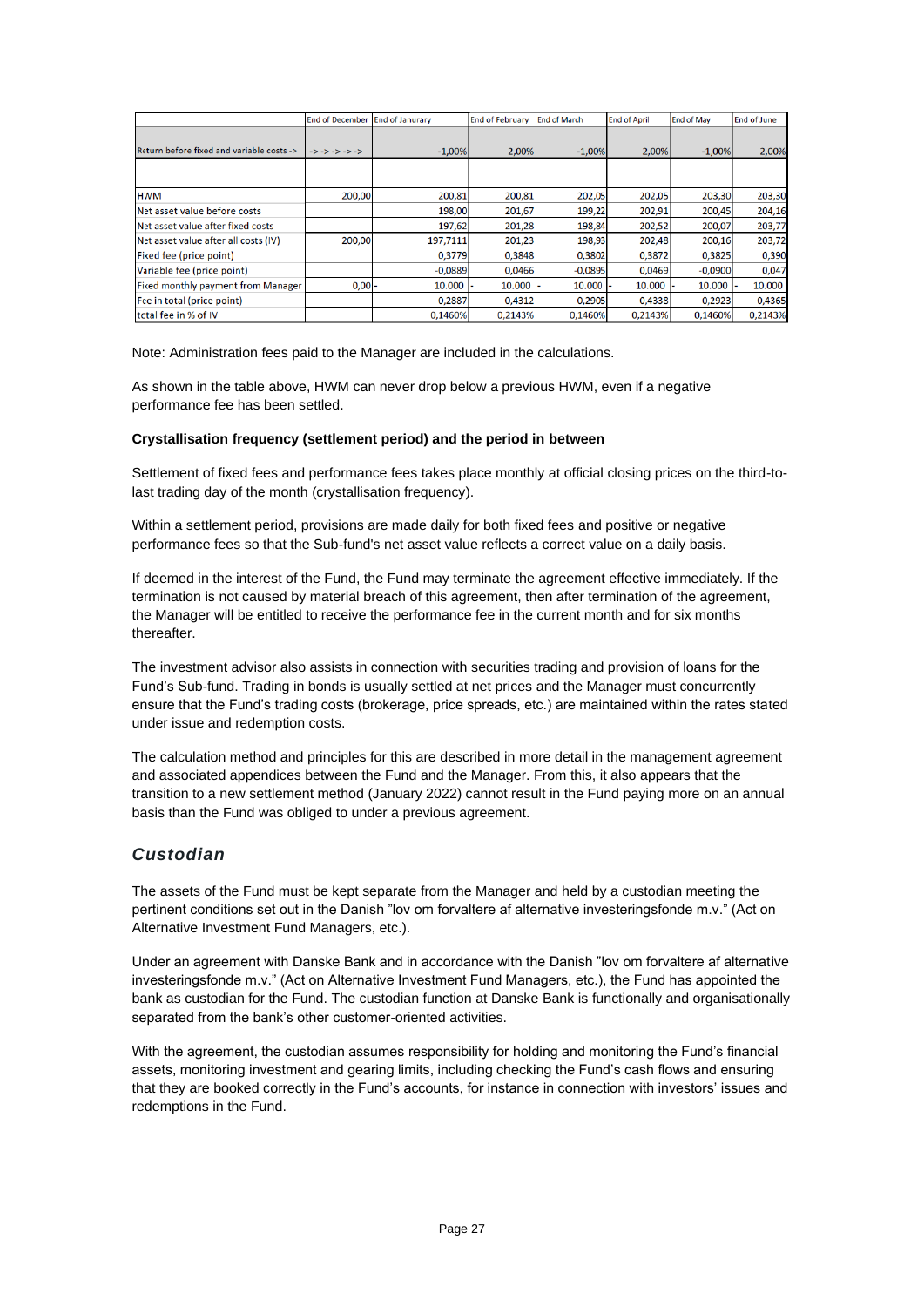In addition, the custodian shall ensure

- that the sale, issue, repurchase, redemption and annulment of units in the Fund are affected in accordance with the legislation and the Fund's articles of association
- that the net asset value calculation and the associated procedures are affected in accordance with applicable law and the Fund's articles of association
- that the consideration in relation to transactions entered into by the Fund is made to the Fund within customary time-limits
- that the income of the Fund is applied in accordance with applicable law and the Fund's articles of association.

The custodian is liable towards the Fund or its investors for any loss of financial instruments held in custody that is caused by the custodian or any third party to whom this assignment has been delegated; see below for further details. However, the custodian shall not be liable for the loss of instruments if it can be substantiated that the loss is due to an external event that the custodian could not reasonably have been expected to control and whose consequences would have been unavoidable also if the custodian had taken all reasonable measures.

Furthermore, the custodian is liable for any other loss in consequence of the custodian's negligent or wilful neglect of its obligations, see above.

Subject to the pertinent conditions in the Danish "lov om forvaltere af alternative investeringsfonde m.v." (Act on Alternative Investment Fund Managers, etc.), the custodian may delegate the holding of the Fund's financial instruments which are held in a custody account (securities) to a third party (sub-custodian). As a predominant general rule, the custodian's liability towards the Fund and the Fund's investors is not affected by any delegation. In special instances, the custodian may, by agreement with the applicable third party and the Fund, take measures aimed at transferring the liability from the custodian to the applicable third party. No measures have been taken to transfer the custodian's liability to such sub-custodians. The Fund's foreign securities are deposited abroad with recognised, international financial companies.

As remuneration for the services handled by the custodian the Fund pays a basic fee of 27.000 DKK per sub-fund per year. For foreign securities, a country-dependent deposit fee of between 0.0075% and 0.33% p.a. of the market value of the Fund's foreign securities. The deposit agreement can be terminated by the Association and Danske Bank with 6 months' notice.

## *Accountants*

The Fund's auditors perform the regular external task of auditing for the Fund and, on an ad hoc basis, may be given other duties relating to accounting, tax and non-auditing services. Furthermore, based on the information underlying the work done, the auditors shall submit conclusions and information about the Fund and audit the Fund's annual report.

## *Marketing of the Fund*

The Fund and Manager have entered into a collaboration agreement on marketing of the Fund. Under the agreement, the Manager undertakes to distribute the Fund's Sub-fund and ensure that the Manager's employees have completed training and obtained the necessary certifications to entitle them to perform this activity in a qualified manner.

There is no separate fee for marketing or distribution of the Fund. The relevant agreement is governed by the advisory agreement with the Manager.

## *Market maker*

The Fund has entered into an agreement with Danske Bank for the latter to quote prices for the units in the Divisions, for instance in the Nasdaq Copenhagen A/S trading systems, on every trading day apart from in exceptional situations. The purpose is to promote liquidity through trading in the units. Market-making must include purchase and sale prices and be based on current issue and redemption prices. Danske Bank is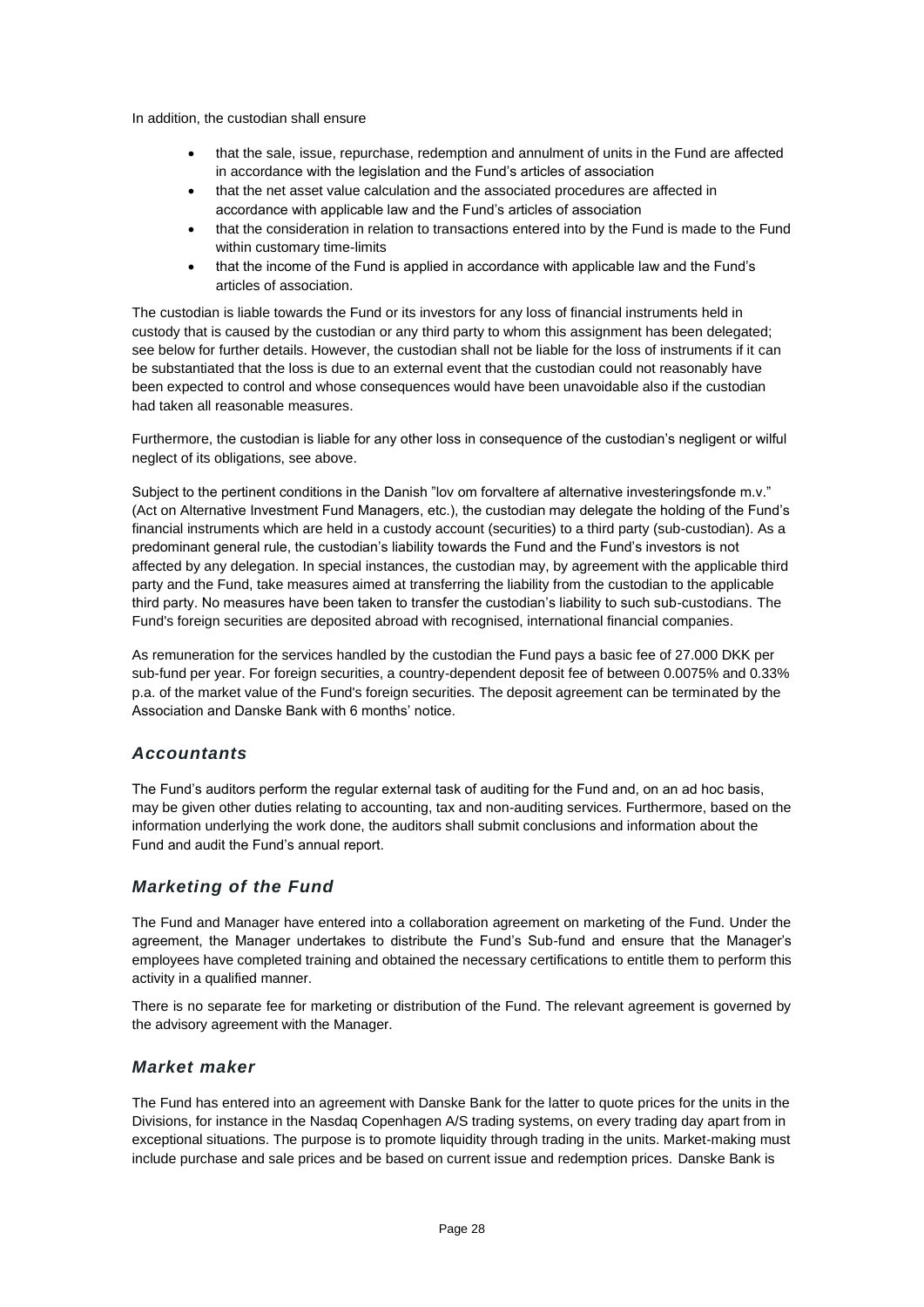remunerated for the services on a quarterly basis for the sub-fund's trading activity. The make maker agreement can be terminated by either party with 1 months' notice.

# <span id="page-29-0"></span>**TOTAL ADMINISTRATIVE EXPENSES**

The performance fee may not exceed 7% of the Sub-Funds' highest asset value in the financial year.

The total cost of administrative expenses can be found in the Fund's annual rapport.

#### Annual Percentage Rate (APR)

The annual percentage rate (APR) includes administrative expenses, transaction costs for operating activities and the investor's transaction costs in the form of maximum issue premiums and redemption deductions. The amount is calculated under the assumption that the investment is held for seven years.

The latest calculated APR for the Sub-fund can be found in the Fund's annual rapport.

#### Fees to the Danish Financial Authority and the Board of Directors

The overall fee to the Danish Financial Authority is paid once a year and is determined by the Danish Financial Authority by the end of the calendar year,

The overall fee to the Fund's Board of Directors is approved on the Fund's general meeting.

The fees to the Danish Financial Authority and the Board of Directors can be in the Fund's annual rapport.

# <span id="page-29-1"></span>**RESPONSIBLE INVESTMENTS**

Formuepleje wants to achieve a long-term, attractive return for all funds. This presupposes focused risk management, which also includes assessment of environmental, social and governance-related (ESG) conditions. In its work with ESG, Formuepleje focuses on i.a. environmental and climate impact, labour rights, human rights and anti-corruption. Guidelines for this work are set out in the Responsible Investment Policy, which covers all ESG areas, including environment and climate change, labour rights and employee conditions, respect for human rights, anti-corruption and bribery. As a rule, Formuepleje addresses all areas in accordance with the same principles. Generally, Formuepleje wants to raise ESG standards in the markets where investments are made, as this has a number of social benefits in the form of i.a. higher growth and a more sustainable development.

Formuepleje wants to influence the companies, who they invest in. Exercising active ownership is a natural part of active asset management, since it allows both influencing and reducing specific investment risks and makes it possible to make an impact on the invested companies in a direction, which promote a sustainable development. Enforcement of the Policy for active ownership is also an obligation as a responsible investor.

The Policy for responsible investment and Policy for active ownership can be found on the fund's website, www.formuepleje.dk.

The basis for Formuepleje's responsible investment policy is the UN PRI ("United Nations Principles for Responsible Investment"), which is a set of principles for responsible investment. UN PRI is a global initiative to promote responsible investment and was established by some of the world's largest investors in co-operation with the UN. Formuepleje has endorsed these principles and conducts an annual reporting and assessment process under the guidelines of the PRI. Part of this report is published on the PRI website.

Formuepleje works on the basis of a number of principles in relation to responsible investment which, among other things, mean that ESG analyses are included in all investment processes, and that Formuepleje refrains from investing in companies whose risk of violation of international principles of corporate social responsibility is unacceptable.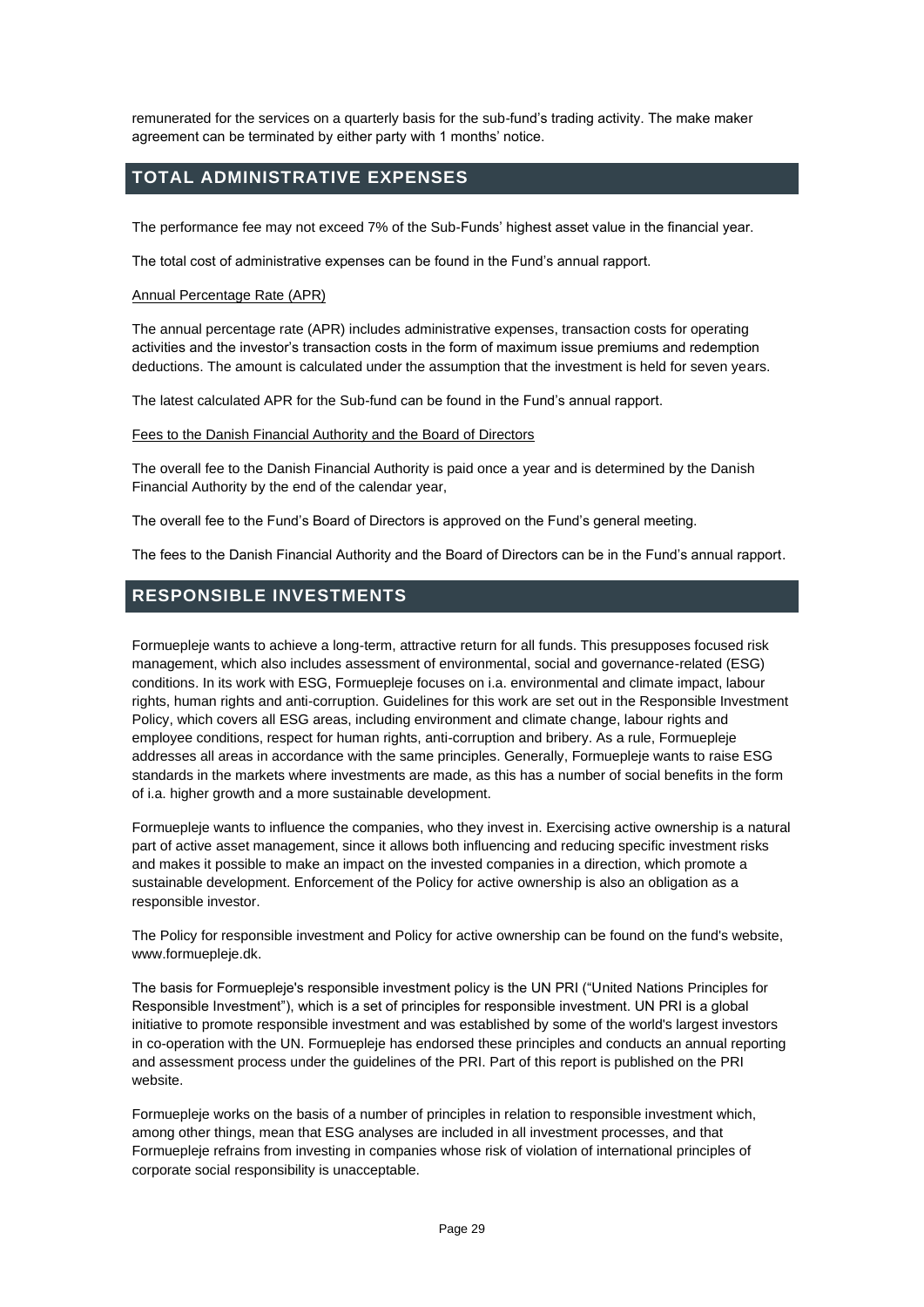Formuepleje has entered into consulting agreements with external investment advisors for all equity funds. All portfolio managers (internal and external) must be able to demonstrate their approach to ESG risks. This method must be well-described, consistent, and adapted to the specific market conditions. The approach of Formuepleje's ESG Committee is evaluated on an ongoing basis, at least once a year. External investment advisers have all signed the UN PRI or meet similar requirements, and they all involve ESG factors in their investment process. For example, this may happen by a worse ESG score or uncertainty about the ESG score detracting from the valuation of companies. Work on responsible investment is also an integral part of the ongoing evaluation of the advisors, and at least annually separate ESG meetings are held with investment advisors, where the ESG work is the main point on the agenda.

Formuepleje will not publish an external exclusion list, but can continually opt out of companies which supposedly violate international principles of social responsibility such as the UN Global Compact, UN Guiding Principles and the OECD Guidelines for Multinational Enterprises. Formuepleje cooperates with an external service provider from which reports on companies suspected of serious violations of international norms and conventions are regularly received. As a rule, these recommendations are followed, but all input is evaluated and Formuepleje's investment committee makes the final decision on possible exclusions of companies. Companies in the portfolios have already been through the relevant portfolio manager's own due diligence process, so it is rare that Formuepleje ends up excluding a company from the portfolios.

In collaboration with an external actor, Formuepleje works actively to influence companies which are suspected of violating international norms. Formuepleje receives regular reports on developments in individual cases, and on whether there is still a prospect of a solution being reached. This is included as an important input in the evaluation of whether it is possible to continue investing in these companies. As a rule, Formuepleje considers supporting companies which are moving in the right direction in terms of ESG matters more effective than divestment.

Formuepleje does not expect the consideration of ESG risks in the investment process to reduce returns for the funds. Investing in companies that understand and manage ESG-related risks – including respecting international principles for corporate social responsibility – results in healthier long-term returns and higher risk-adjusted returns.

The fund is classified as a financial product according to article 6 in the ESG Disclosure regulation. The investments, that are the basis for this financial product, do not account for the EU criteria for environmentally sustainable economic activities.

# <span id="page-30-0"></span>**ASSOCIATED INDIVIDUALS AND COMPANIES**

## *Board of Directors of the Fund*

Managing Director, cand.silv., E\*MBA, HD(F) Carsten With Thygesen (chairman)

Professor, PhD, Institute of Law, cand.merc.(jur.) Hanne Søndergaard Birkmose

Attorney-at-Law, Partner, DLA Piper Denmark Advokatpartnerselskab, cand.jur. Michael Vinther

Director, cand.oecon Lars Sylvest

## *Manager of the Fund*

Formuepleje A/S Management, Søren Astrup, Henrik Franck and Henry Høeg Værkmestergade 25, 8. DK-8000 Aarhus C, Denmark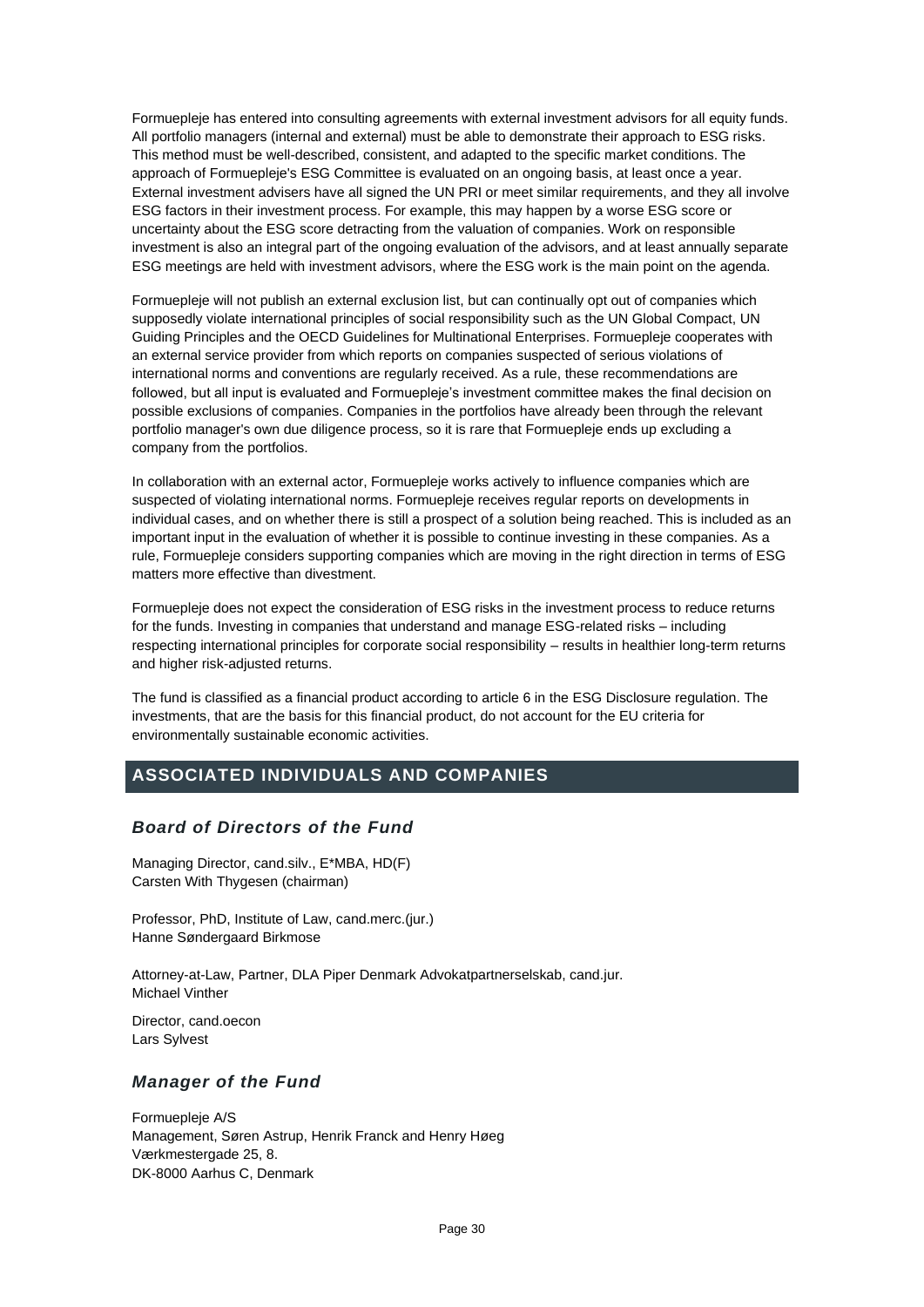CVR no. 18 05 97 38

## *The Fund's Investment Advisor*

Formuepleje A/S Management, Søren Astrup, Henrik Franck and Henry Høeg Værkmestergade 25, 8. DK-8000 Aarhus C, Denmark CVR no. 18 05 97 38

## *The Fund's auditors*

Ernst & Young P/S, Godkendt Revisionspartnerskab By Thomas Hjortkjær Petersen og Klaus Skovsen Dirch Passers Allé 36 DK-2000 Frederiksberg CVR no. 30 70 02 28

## *The Fund's Custodian*

Danske Bank A/S Holmens Kanal 2-12 DK-1092 Copenhagen K CVR no. 61 12 62 28

## <span id="page-31-0"></span>**COMPLAINTS OFFICER**

In accordance with the Danish Financial Business Act, investors in the Fund may file a complaint with the Fund's complaints officer with the Fund's Manager. Complaints guidelines are available on the website <https://www.formuepleje.dk/om-os/klagevejledning/> and can also be obtained by contacting the Manager.

# <span id="page-31-1"></span>**INVESTOR INFORMATION, ANNUAL REPORT, ETC.**

Key Investor Information, Investor Information and annual reports are published on the Fund's website.

## <span id="page-31-2"></span>**PERSONAL DATA**

You can read more about how we process personal data in the Privacy policy which is available on [www.formuepleje.dk.](http://www.formuepleje.dk/) If you have any questions regarding the use of personal data you are very welcome to contact the Fund's Manager. You can contact Legal & Compliance on [legal@formuepleje.dk.](mailto:legal@formuepleje.dk)

# <span id="page-31-3"></span>**SPECIAL RESERVATIONS**

This Investor Information, which has been prepared in Danish, addresses Danish investors and has been drawn up in accordance with Danish rules and legislation.

This Investor Information is approved by Finansinspektionen in Sweden for the purpose of selling and marketing units to retail customers in Sweden. The Investor Information is not approved by or registered with other foreign authorities with a view to sale and marketing of units to retail clients outside Denmark.

The shares cannot be supplied or traded in USA and Canada and this Investor Information cannot be handed over to investors domiciled in these countries.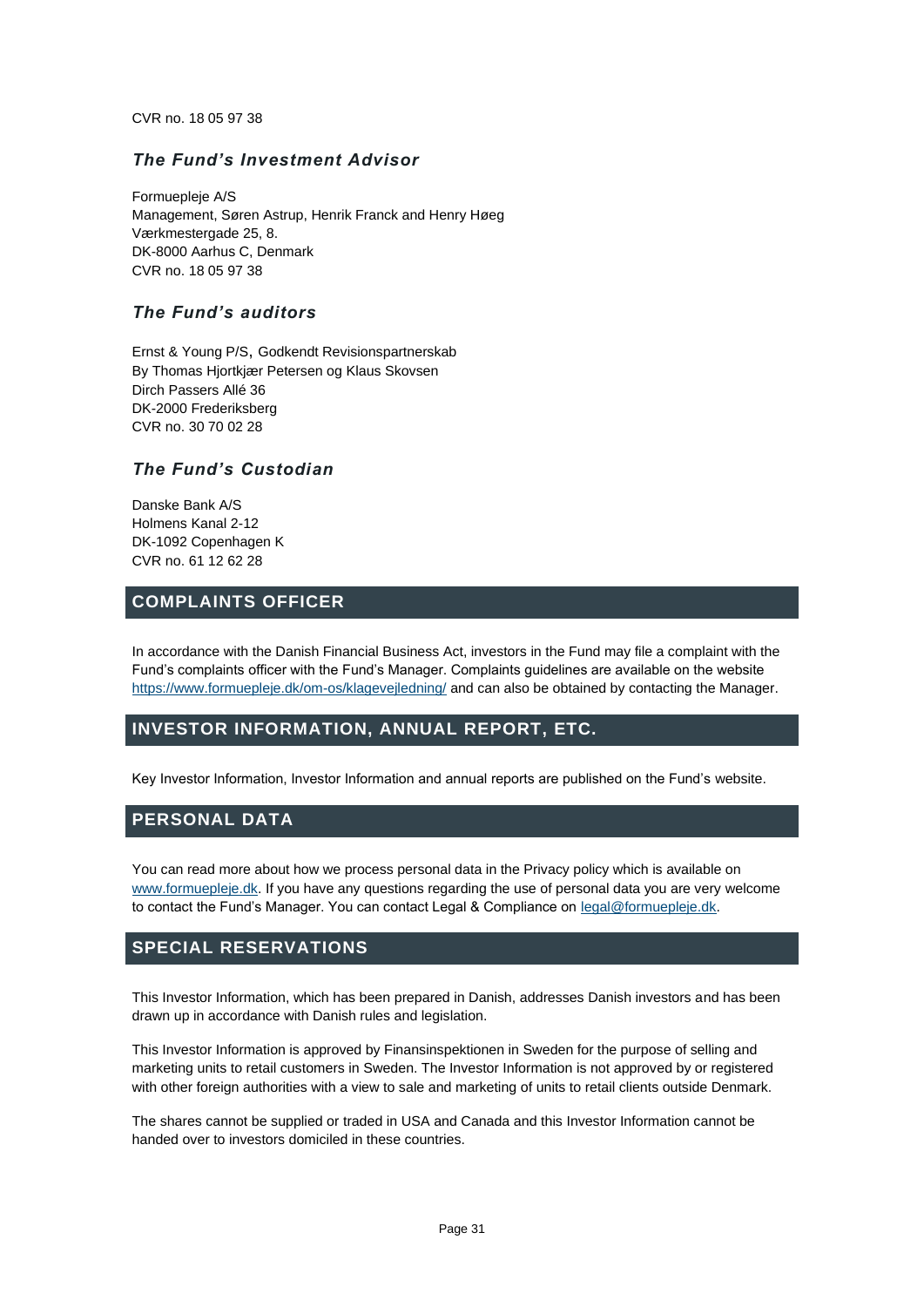Information contained in this Investor Information does not constitute advice concerning investments or any other issues and does not constitute an offer or solicitation of an offer to buy or sell. Investors are encouraged to obtain individual advice on their own investment situation and related issues.

The details of this Investor Information do not constitute an offer or a solicitation of an offer in any jurisdiction where such offer or solicitation of an offer is not allowed or to individuals to whom such offer or such solicitation of an offer is not allowed.

Any information contained in the present Investor Information, including in relation to investment strategy and risk profile, is subject to change as resolved by the Manager within the framework of legislation and the articles of association.

This version of Investor Information supersedes any and all previous versions of Investor Information in relation to the matters herein addressed. The wordings of any and all previous versions therefore cease to be valid as of the date of publication of this Investor Information.